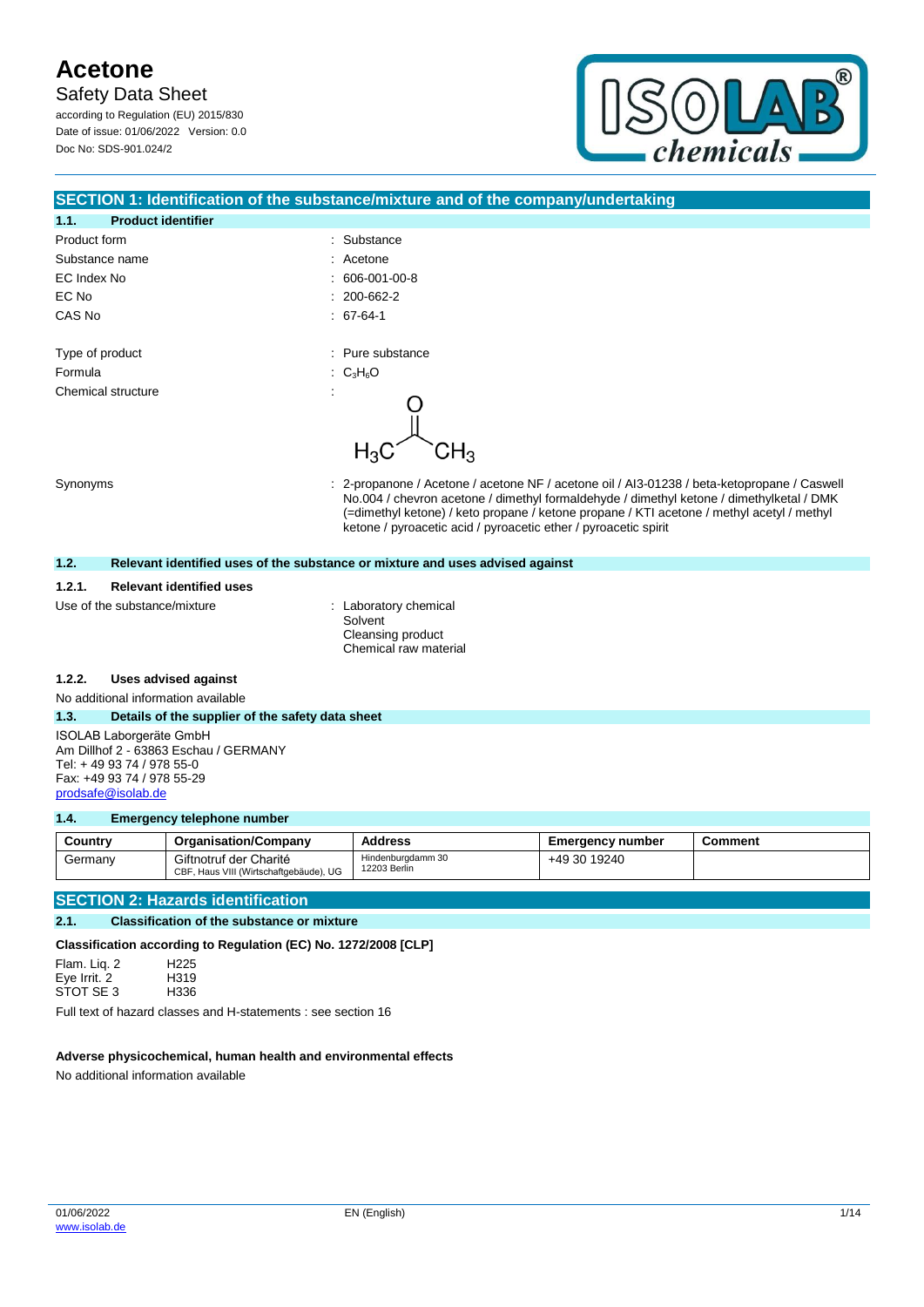### **Safety Data Sheet**

according to Regulation (EU) 2015/830 Date of issue: 01/06/2022 Version: 0.0 Doc No: SDS-901.024/2



### **2.2. Label elements**

### Labelling according to Regulation (EC) No. 1272/2008 [CLP]

Hazard pictograms (CLP) :

| Hazard pictograms (CLP)        | GHS02<br>GHS07                                                                                                                                                                                                                                                                                                                                                                                          |
|--------------------------------|---------------------------------------------------------------------------------------------------------------------------------------------------------------------------------------------------------------------------------------------------------------------------------------------------------------------------------------------------------------------------------------------------------|
| Signal word (CLP)              | : Danger                                                                                                                                                                                                                                                                                                                                                                                                |
| Hazard statements (CLP)        | : H225 - Highly flammable liquid and vapour<br>H319 - Causes serious eye irritation<br>H336 - May cause drowsiness or dizziness                                                                                                                                                                                                                                                                         |
| Precautionary statements (CLP) | : P210 - Keep away from heat, hot surfaces, sparks, open flames and other ignition sources. No<br>smoking<br>P240 - Ground/bond container and receiving equipment<br>P305+P351+P338 - IF IN EYES: Rinse cautiously with water for several minutes. Remove<br>contact lenses, if present and easy to do. Continue rinsing<br>P403+P233 - Store in a well-ventilated place. Keep container tightly closed |
| <b>EUH-statements</b>          | : EUH066 - Repeated exposure may cause skin dryness or cracking                                                                                                                                                                                                                                                                                                                                         |
|                                |                                                                                                                                                                                                                                                                                                                                                                                                         |

### **2.3. Other hazards**

### No additional information available

| <b>SECTION 3: Composition/information on ingredients</b> |                                                                     |             |  |  |
|----------------------------------------------------------|---------------------------------------------------------------------|-------------|--|--|
| 3.1.<br><b>Substances</b>                                |                                                                     |             |  |  |
| Name                                                     | <b>Product identifier</b>                                           | %           |  |  |
| Acetone                                                  | (CAS No) 67-64-1<br>(EC No) 200-662-2<br>(EC Index No) 606-001-00-8 | $95 - 99.5$ |  |  |

Full text of H-statements: see section 16

### **3.2. Mixtures**

Not applicable

|                                       | <b>SECTION 4: First aid measures</b>                        |                                                                                                                                                                                                                                                                                                                                                                                                                                                                                                                                                                            |  |
|---------------------------------------|-------------------------------------------------------------|----------------------------------------------------------------------------------------------------------------------------------------------------------------------------------------------------------------------------------------------------------------------------------------------------------------------------------------------------------------------------------------------------------------------------------------------------------------------------------------------------------------------------------------------------------------------------|--|
| 4.1.                                  | <b>Description of first aid measures</b>                    |                                                                                                                                                                                                                                                                                                                                                                                                                                                                                                                                                                            |  |
|                                       | First-aid measures general                                  | Check the vital functions. Unconscious: maintain adequate airway and respiration. Respiratory<br>arrest: artificial respiration or oxygen. Cardiac arrest: perform resuscitation. Victim conscious<br>with laboured breathing: half-seated. Victim in shock: on his back with legs slightly raised.<br>Vomiting: prevent asphyxia/aspiration pneumonia. Prevent cooling by covering the victim (no<br>warming up). Keep watching the victim. Give psychological aid. Keep the victim calm, avoid<br>physical strain. Depending on the victim's condition: doctor/hospital. |  |
|                                       | First-aid measures after inhalation                         | Remove the victim into fresh air. Respiratory problems: consult a doctor/medical service.                                                                                                                                                                                                                                                                                                                                                                                                                                                                                  |  |
| First-aid measures after skin contact |                                                             | Wash immediately with lots of water. Soap may be used. Do not apply (chemical) neutralizing<br>agents. Remove clothing before washing. Take victim to a doctor if irritation persists.                                                                                                                                                                                                                                                                                                                                                                                     |  |
| First-aid measures after eye contact  |                                                             | Rinse immediately with plenty of water. Do not apply neutralizing agents. Take victim to an<br>ophthalmologist if irritation persists.                                                                                                                                                                                                                                                                                                                                                                                                                                     |  |
| First-aid measures after ingestion    |                                                             | Rinse mouth with water. Immediately after ingestion: give lots of water to drink. Do not give<br>milk/oil to drink. Do not induce vomiting. Give activated charcoal. Call Poison Information<br>Centre (www.big.be/antigif.htm). Consult a doctor/medical service if you feel unwell. Ingestion<br>of large quantities: immediately to hospital. Doctor: gastric lavage.                                                                                                                                                                                                   |  |
| 4.2.                                  | Most important symptoms and effects, both acute and delayed |                                                                                                                                                                                                                                                                                                                                                                                                                                                                                                                                                                            |  |
|                                       | Symptoms/injuries                                           | May cause drowsiness or dizziness.                                                                                                                                                                                                                                                                                                                                                                                                                                                                                                                                         |  |
|                                       | Symptoms/injuries after inhalation                          | <b>EXPOSURE TO HIGH CONCENTRATIONS: Feeling of weakness. Irritation of the respiratory</b><br>tract. Nausea. Vomiting. Headache. Central nervous system depression. Dizziness. Narcosis.<br>Excited/restless. Drunkenness. Disturbed motor response. Respiratory difficulties. Disturbances<br>of consciousness.                                                                                                                                                                                                                                                           |  |
|                                       | Symptoms/injuries after skin contact                        | ON CONTINUOUS EXPOSURE/CONTACT: Dry skin. Cracking of the skin.                                                                                                                                                                                                                                                                                                                                                                                                                                                                                                            |  |
|                                       | Symptoms/injuries after eye contact                         | Irritation of the eye tissue.                                                                                                                                                                                                                                                                                                                                                                                                                                                                                                                                              |  |
| 01/06/2022                            |                                                             | 2/14<br>EN (English)                                                                                                                                                                                                                                                                                                                                                                                                                                                                                                                                                       |  |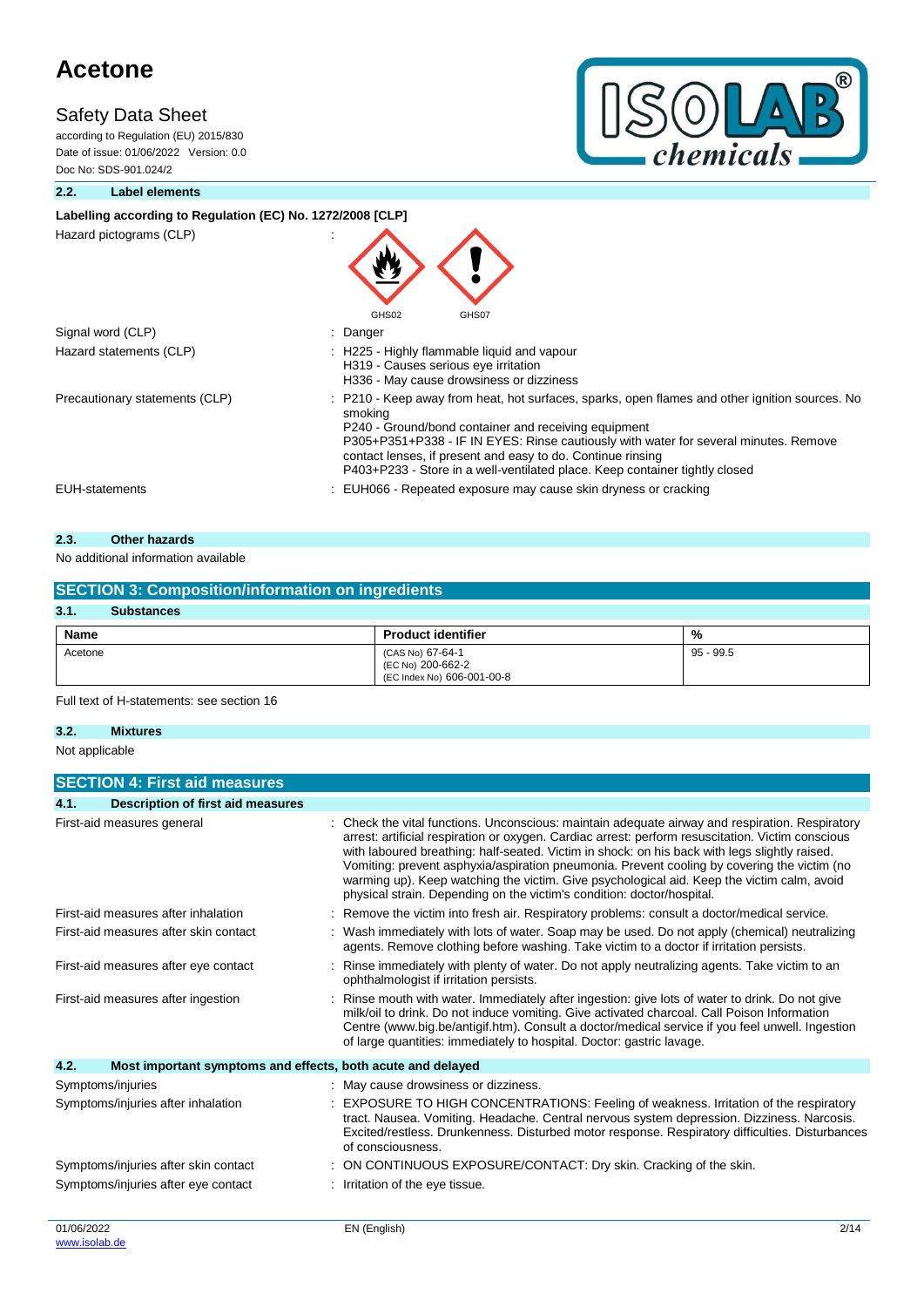### **Safety Data Sheet**



according to Regulation (EU) 2015/830 Date of issue: 01/06/2022 Version: 0.0 Doc No: SDS-901.024/2

Symptoms/injuries after ingestion : Dry/sore throat. Risk of aspiration pneumonia. Symptoms similar to those listed under inhalation. AFTER ABSORPTION OF HIGH QUANTITIES: Irritation of the gastric/intestinal mucosa. Change in the haemogramme/blood composition. Change in urine output. Affection of the renal tissue. Enlargement/affection of the liver. Chronic symptoms : ON CONTINUOUS/REPEATED EXPOSURE/CONTACT: Red skin. Skin rash/inflammation. Dry/sore throat. Headache. Nausea. Feeling of weakness. Loss of weight. Possible inflammation of the respiratory tract.

### **4.3. Indication of any immediate medical attention and special treatment needed**

Obtain medical assistance.

|                         | <b>SECTION 5: Firefighting measures</b>                             |                                                                                                                                                                                                                                                                                                                                                                                                                                                                                                                                                            |
|-------------------------|---------------------------------------------------------------------|------------------------------------------------------------------------------------------------------------------------------------------------------------------------------------------------------------------------------------------------------------------------------------------------------------------------------------------------------------------------------------------------------------------------------------------------------------------------------------------------------------------------------------------------------------|
| 5.1.                    | <b>Extinguishing media</b>                                          |                                                                                                                                                                                                                                                                                                                                                                                                                                                                                                                                                            |
|                         | Suitable extinguishing media                                        | : Preferably: alcohol resistant foam. Water spray. Polyvalent foam. Alcohol-resistant foam. BC<br>powder. Carbon dioxide.                                                                                                                                                                                                                                                                                                                                                                                                                                  |
|                         | Unsuitable extinguishing media                                      | Solid water jet ineffective as extinguishing medium.                                                                                                                                                                                                                                                                                                                                                                                                                                                                                                       |
| 5.2.                    | Special hazards arising from the substance or mixture               |                                                                                                                                                                                                                                                                                                                                                                                                                                                                                                                                                            |
| Fire hazard             |                                                                     | : DIRECT FIRE HAZARD. Highly flammable. Gas/vapour flammable with air within explosion<br>limits. INDIRECT FIRE HAZARD. May be ignited by sparks. Gas/vapour spreads at floor level:<br>ignition hazard. Reactions involving a fire hazard: see "Reactivity Hazard".                                                                                                                                                                                                                                                                                       |
|                         | <b>Explosion hazard</b>                                             | DIRECT EXPLOSION HAZARD. Gas/vapour explosive with air within explosion limits.<br>INDIRECT EXPLOSION HAZARD. Heat may cause pressure rise in tanks/drums: explosion<br>risk, may be ignited by sparks. Reactions with explosion hazards: see "Reactivity Hazard".                                                                                                                                                                                                                                                                                         |
| fire                    | Hazardous decomposition products in case of                         | Toxic fumes may be released.                                                                                                                                                                                                                                                                                                                                                                                                                                                                                                                               |
| 5.3.                    | <b>Advice for firefighters</b>                                      |                                                                                                                                                                                                                                                                                                                                                                                                                                                                                                                                                            |
|                         | Precautionary measures fire                                         | : Keep cool. Protect from sunlight.                                                                                                                                                                                                                                                                                                                                                                                                                                                                                                                        |
|                         | Firefighting instructions                                           | Cool tanks/drums with water spray/remove them into safety. Physical explosion risk:<br>extinguish/cool from behind cover. Do not move the load if exposed to heat. After cooling:<br>persistant risk of physical explosion.                                                                                                                                                                                                                                                                                                                                |
|                         | Protection during firefighting                                      | : Heat/fire exposure: compressed air/oxygen apparatus.                                                                                                                                                                                                                                                                                                                                                                                                                                                                                                     |
|                         | <b>SECTION 6: Accidental release measures</b>                       |                                                                                                                                                                                                                                                                                                                                                                                                                                                                                                                                                            |
| 6.1.                    | Personal precautions, protective equipment and emergency procedures |                                                                                                                                                                                                                                                                                                                                                                                                                                                                                                                                                            |
|                         |                                                                     |                                                                                                                                                                                                                                                                                                                                                                                                                                                                                                                                                            |
| 6.1.1.                  | For non-emergency personnel                                         |                                                                                                                                                                                                                                                                                                                                                                                                                                                                                                                                                            |
|                         | Protective equipment                                                | : Gloves. Protective goggles. Protective clothing. Large spills/in enclosed spaces: compressed<br>air apparatus. See "Material-Handling" to select protective clothing.                                                                                                                                                                                                                                                                                                                                                                                    |
|                         | Emergency procedures                                                | Keep upwind. Mark the danger area. Consider evacuation. Seal off low-lying areas. Close<br>doors and windows of adjacent premises. Stop engines and no smoking. No naked flames or<br>sparks. Spark- and explosionproof appliances and lighting equipment. Keep containers closed.<br>Wash contaminated clothes.                                                                                                                                                                                                                                           |
| 6.1.2.                  | For emergency responders                                            |                                                                                                                                                                                                                                                                                                                                                                                                                                                                                                                                                            |
|                         | No additional information available                                 |                                                                                                                                                                                                                                                                                                                                                                                                                                                                                                                                                            |
| 6.2.                    | <b>Environmental precautions</b>                                    |                                                                                                                                                                                                                                                                                                                                                                                                                                                                                                                                                            |
|                         | Prevent spreading in sewers.                                        |                                                                                                                                                                                                                                                                                                                                                                                                                                                                                                                                                            |
| 6.3.                    | Methods and material for containment and cleaning up                |                                                                                                                                                                                                                                                                                                                                                                                                                                                                                                                                                            |
|                         | For containment                                                     | Contain released substance, pump into suitable containers. Consult "Material-handling" to<br>select material of containers. Plug the leak, cut off the supply. Dam up the liquid spill. Try to<br>reduce evaporation. Measure the concentration of the explosive gas-air mixture. Dilute/disperse<br>combustible gas/vapour with water curtain. Provide equipment/receptacles with earthing. Do<br>not use compressed air for pumping over spills.                                                                                                         |
| Methods for cleaning up |                                                                     | Take up liquid spill into inert absorbent material, e.g.: sand, earth, vermiculite. Scoop absorbed<br>substance into closing containers. See "Material-handling" for suitable container materials. Spill<br>must not return in its original container. Carefully collect the spill/leftovers. Damaged/cooled<br>tanks must be emptied. Do not use compressed air for pumping over spills. Clean<br>contaminated surfaces with an excess of water. Take collected spill to manufacturer/competent<br>authority. Wash clothing and equipment after handling. |

### **6.4. Reference to other sections**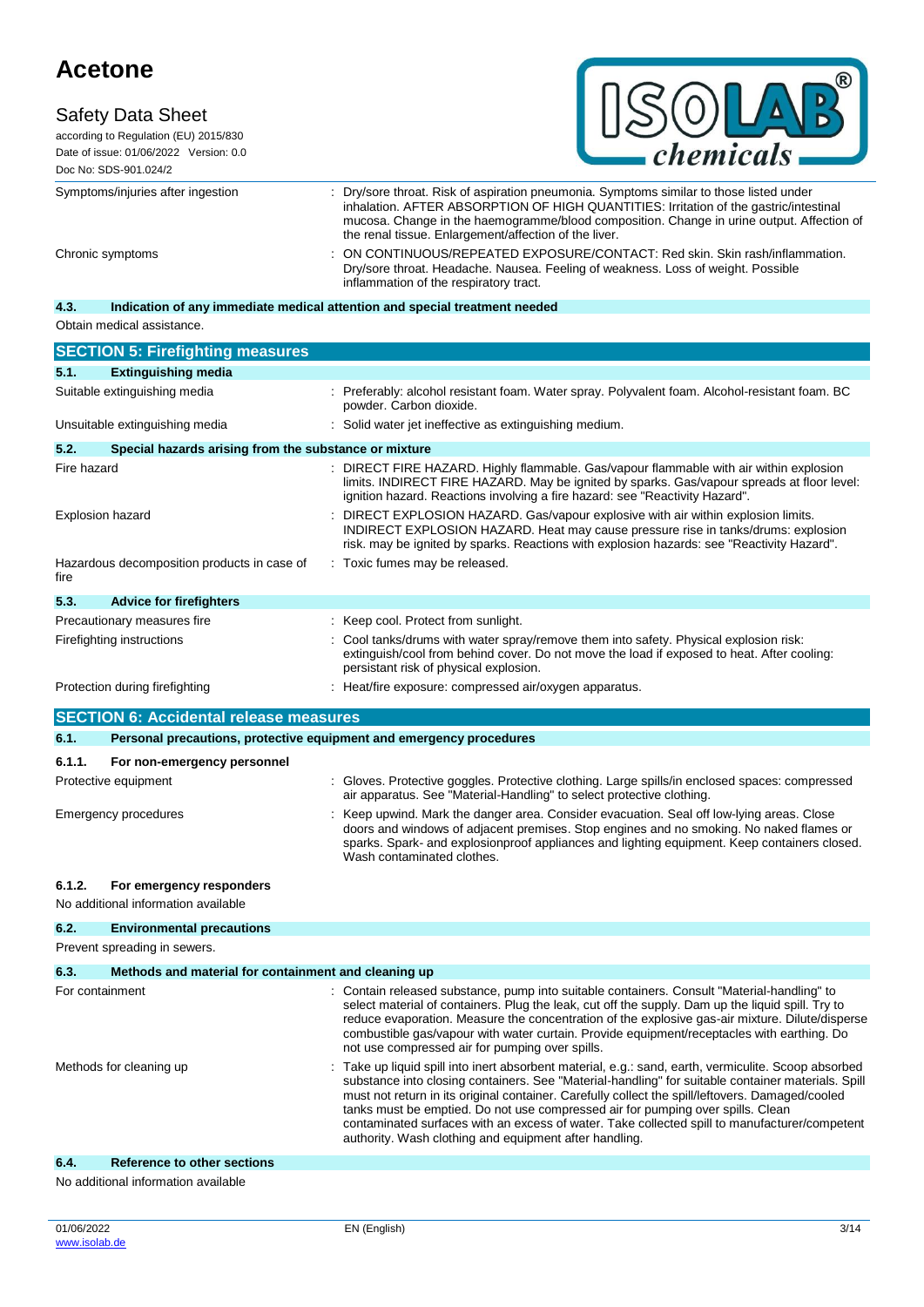### **Safety Data Sheet**

according to Regulation (EU) 2015/830 Date of issue: 01/06/2022 Version: 0.0 Doc No: SDS-901.024/2



**SECTION 7: Handling and storage**

| 7.1.                          | <b>Precautions for safe handling</b>                         |                                                                                                                                                                                                                                                                                                                                                                                                                                                                                                                                                                                                                                                                                  |  |
|-------------------------------|--------------------------------------------------------------|----------------------------------------------------------------------------------------------------------------------------------------------------------------------------------------------------------------------------------------------------------------------------------------------------------------------------------------------------------------------------------------------------------------------------------------------------------------------------------------------------------------------------------------------------------------------------------------------------------------------------------------------------------------------------------|--|
| Precautions for safe handling |                                                              | : Comply with the legal requirements. Remove contaminated clothing immediately. Clean<br>contaminated clothing. Handle uncleaned empty containers as full ones. Thoroughly clean/dry<br>the installation before use. Do not discharge the waste into the drain. Do not use compressed<br>air for pumping over. Use spark-/explosionproof appliances and lighting system. Take<br>precautions against electrostatic charges. Keep away from naked flames/heat. Keep away from<br>ignition sources/sparks. Avoid prolonged and repeated contact with skin. Keep container tightly<br>closed. Measure the concentration in the air regularly. Work under local exhaust/ventilation. |  |
| 7.2.                          | Conditions for safe storage, including any incompatibilities |                                                                                                                                                                                                                                                                                                                                                                                                                                                                                                                                                                                                                                                                                  |  |
|                               | Storage temperature                                          | $: 15 - 20 °C$                                                                                                                                                                                                                                                                                                                                                                                                                                                                                                                                                                                                                                                                   |  |
|                               | Heat and ignition sources                                    | : KEEP SUBSTANCE AWAY FROM: heat sources. ignition sources.                                                                                                                                                                                                                                                                                                                                                                                                                                                                                                                                                                                                                      |  |
| Information on mixed storage  |                                                              | : KEEP SUBSTANCE AWAY FROM: oxidizing agents. reducing agents. (strong) acids. (strong)<br>bases. halogens. amines.                                                                                                                                                                                                                                                                                                                                                                                                                                                                                                                                                              |  |
| Storage area                  |                                                              | : Store in a cool area. Keep out of direct sunlight. Store in a dry area. Store in a dark area.<br>Ventilation at floor level. Fireproof storeroom. Provide for an automatic sprinkler system.<br>Provide for a tub to collect spills. Provide the tank with earthing. Meet the legal requirements.                                                                                                                                                                                                                                                                                                                                                                              |  |
| Special rules on packaging    |                                                              | : SPECIAL REQUIREMENTS: closing. with pressure relief valve. clean. opaque. correctly<br>labelled. meet the legal requirements. Secure fragile packagings in solid containers.                                                                                                                                                                                                                                                                                                                                                                                                                                                                                                   |  |
|                               | Packaging materials                                          | : SUITABLE MATERIAL: steel. stainless steel. carbon steel. aluminium. iron. copper. nickel.<br>bronze. glass. MATERIAL TO AVOID: synthetic material.                                                                                                                                                                                                                                                                                                                                                                                                                                                                                                                             |  |

### **7.3. Specific end use(s)**

No additional information available

### **SECTION 8: Exposure controls/personal protection**

| 8.1.<br><b>Control parameters</b> |                                                                             |                                                                                                                                    |
|-----------------------------------|-----------------------------------------------------------------------------|------------------------------------------------------------------------------------------------------------------------------------|
| Acetone (67-64-1)                 |                                                                             |                                                                                                                                    |
| EU                                | Local name                                                                  | Acetone                                                                                                                            |
| EU                                | IOELV TWA (mg/m <sup>3</sup> )                                              | 1210 mg/m <sup>3</sup> (Acetone: EU: Time-weighted average<br>exposure limit 8 h; Indicative occupational exposure<br>limit value) |
| EU                                | IOELV TWA (ppm)                                                             | 500 ppm (Acetone; EU; Time-weighted average<br>exposure limit 8 h; Indicative occupational exposure<br>limit value)                |
| Austria                           | Local name                                                                  | Aceton                                                                                                                             |
| Austria                           | $MAK$ (mg/m <sup>3</sup> )                                                  | 1200 mg/m <sup>3</sup>                                                                                                             |
| Austria                           | MAK (ppm)                                                                   | 500 ppm                                                                                                                            |
| Austria                           | MAK Short time value (mg/m <sup>3</sup> )                                   | 4800 mg/m <sup>3</sup>                                                                                                             |
| Austria                           | MAK Short time value (ppm)                                                  | 2000 ppm                                                                                                                           |
| Belgium                           | Local name                                                                  | Acétone # Aceton                                                                                                                   |
| Belgium                           | Limit value (mg/m <sup>3</sup> )                                            | 1210 mg/m <sup>3</sup> (Acétone; Belgium; Time-weighted<br>average exposure limit 8 h)                                             |
| Belgium                           | Limit value (ppm)                                                           | 500 ppm (Acétone; Belgium; Time-weighted average<br>exposure limit 8 h)                                                            |
| Belgium                           | Short time value (mg/m <sup>3</sup> )                                       | 2420 mg/m <sup>3</sup> (Acétone; Belgium; Short time value)                                                                        |
| Belgium                           | Short time value (ppm)                                                      | 1000 ppm (Acétone; Belgium; Short time value)                                                                                      |
| <b>Bulgaria</b>                   | Local name                                                                  | Ацетон                                                                                                                             |
| <b>Bulgaria</b>                   | OEL TWA (mg/m <sup>3</sup> )                                                | 600 mg/m <sup>3</sup>                                                                                                              |
| <b>Bulgaria</b>                   | OEL STEL (mg/m <sup>3</sup> )                                               | 1400 mg/m <sup>3</sup>                                                                                                             |
| <b>Bulgaria</b>                   | <b>Notes</b>                                                                | • (Химични агенти, за които са определени<br>гранични стойности във въздуха на работната<br>среда за Европейската общност)         |
| Croatia                           | Local name                                                                  | Aceton                                                                                                                             |
| Croatia                           | GVI (granična vrijednost izloženosti) (mg/m <sup>3</sup> )                  | 1210 mg/m <sup>3</sup>                                                                                                             |
| Croatia                           | GVI (granična vrijednost izloženosti) (ppm)                                 | 500 ppm                                                                                                                            |
| Croatia                           | KGVI (kratkotrajna granična vrijednost izloženosti)<br>(mg/m <sup>3</sup> ) | 3620 mg/ $m3$                                                                                                                      |
| Croatia                           | KGVI (kratkotrajna granična vrijednost izloženosti)<br>(ppm)                | 1500 ppm                                                                                                                           |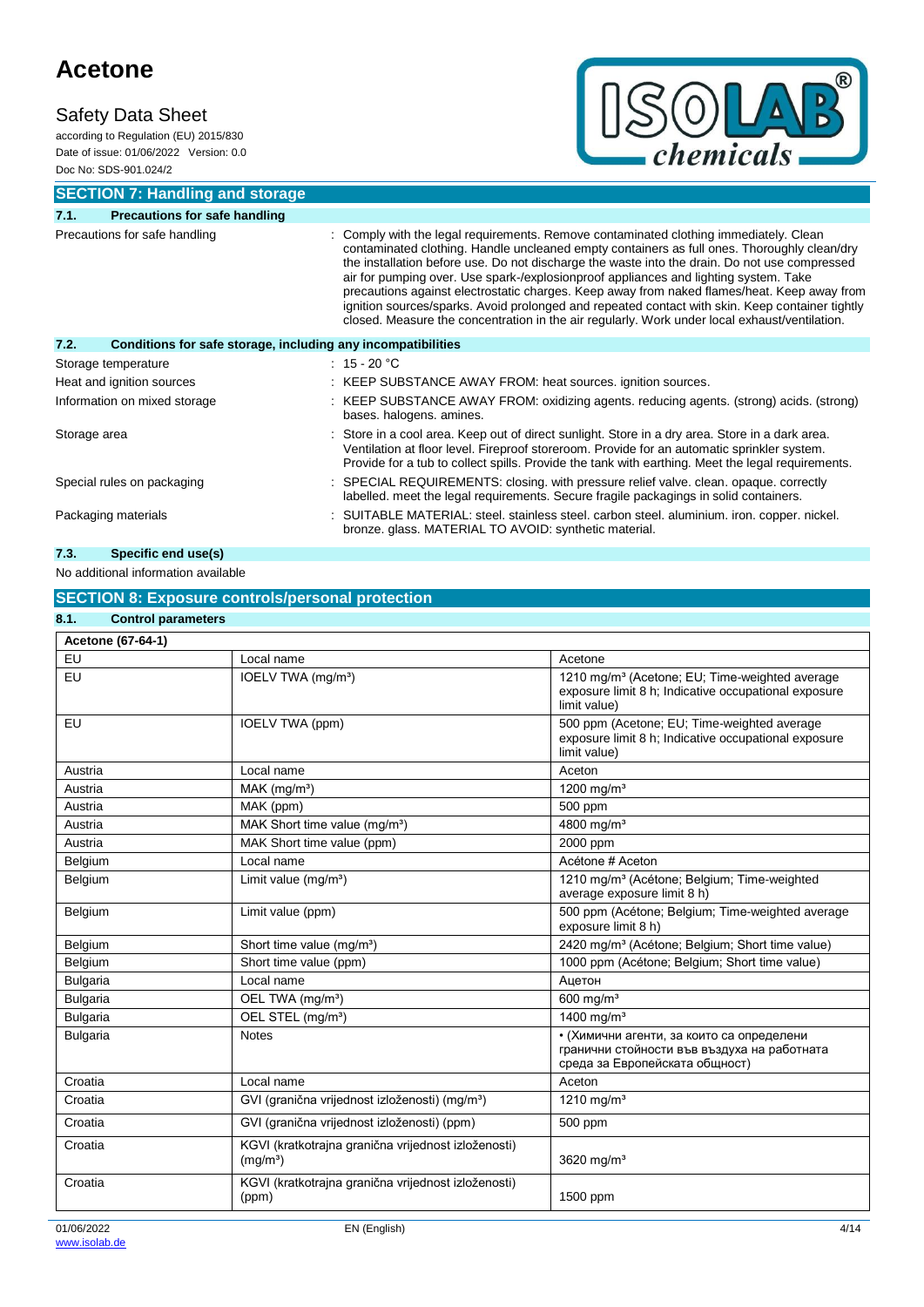according to Regulation (EU) 2015/830 Date of issue: 01/06/2022 Version: 0.0 Doc No: SDS-901.024/2



| Acetone (67-64-1)     |                                                                       |                                                                                                                                                                                             |
|-----------------------|-----------------------------------------------------------------------|---------------------------------------------------------------------------------------------------------------------------------------------------------------------------------------------|
| Croatia               | Naznake (HR)                                                          | F (lako zapaljivo); Xi (nadražujuće); EU* (naznaka da<br>se radi o tvarima za koje su utvrđene indikativne<br>granične vrijednosti izloženosti prema Direktivi<br>2000/39/ EC (prva lista)) |
| <b>Czech Republic</b> | Local name                                                            | Aceton                                                                                                                                                                                      |
| Czech Republic        | Expoziční limity (PEL) (mg/m <sup>3</sup> )                           | $800$ mg/m <sup>3</sup>                                                                                                                                                                     |
| Czech Republic        | Expoziční limity (PEL) (ppm)                                          | 337 ppm                                                                                                                                                                                     |
| Czech Republic        | Expoziční limity (NPK-P) (mg/m <sup>3</sup> )                         | 1500 mg/m <sup>3</sup>                                                                                                                                                                      |
| Czech Republic        | Expoziční limity (NPK-P) (ppm)                                        | 632 ppm                                                                                                                                                                                     |
| Denmark               | Local name                                                            | Acetone (2-Propanon)                                                                                                                                                                        |
| Denmark               | Grænseværdie (langvarig) (mg/m <sup>3</sup> )                         | 600 mg/ $m3$<br>600 mg/ $m3$                                                                                                                                                                |
| Denmark               | Grænseværdie (langvarig) (ppm)                                        | 250 ppm<br>250 ppm                                                                                                                                                                          |
| Denmark               | Anmærkninger (DK)                                                     | E (betyder, at stoffet har en EF-grænseværdi)                                                                                                                                               |
| Estonia               | Local name                                                            | Atsetoon (2-propanoon)                                                                                                                                                                      |
| Estonia               | OEL TWA (mg/m <sup>3</sup> )                                          | 1210 mg/m <sup>3</sup>                                                                                                                                                                      |
| Estonia               | OEL TWA (ppm)                                                         | 500 ppm                                                                                                                                                                                     |
| Finland               | Local name                                                            | Asetoni                                                                                                                                                                                     |
| Finland               | HTP-arvo $(8h)$ (mg/m <sup>3</sup> )                                  | 1200 mg/m <sup>3</sup>                                                                                                                                                                      |
| Finland               | HTP-arvo (8h) (ppm)                                                   | 500 ppm                                                                                                                                                                                     |
| Finland               | HTP-arvo (15 min)                                                     | 1500 mg/m <sup>3</sup>                                                                                                                                                                      |
| Finland               | HTP-arvo (15 min) (ppm)                                               | 630 ppm                                                                                                                                                                                     |
| France                | Local name                                                            | Acétone                                                                                                                                                                                     |
| France                | $VME$ (mg/m <sup>3</sup> )                                            | 1210 mg/m <sup>3</sup> (Acétone; France; Time-weighted average<br>exposure limit 8 h; VRC: Valeur réglementaire<br>contraignante)                                                           |
| France                | VME (ppm)                                                             | 500 ppm (Acétone; France; Time-weighted average<br>exposure limit 8 h; VRC: Valeur réglementaire<br>contraignante)                                                                          |
| France                | KZGW (mg/m <sup>3</sup> )                                             | 2420 mg/m <sup>3</sup> (Acétone; France; Short time value; VRC:<br>Valeur réglementaire contraignante)                                                                                      |
| France                | KZGW (ppm)                                                            | 1000 ppm (Acétone; France; Short time value; VRC:<br>Valeur réglementaire contraignante)                                                                                                    |
| France                | Note (FR)                                                             | Valeurs règlementaires contraignantes                                                                                                                                                       |
| Germany               | Local name                                                            | Aceton                                                                                                                                                                                      |
| Germany               | TRGS 900 Occupational exposure limit value (mg/m <sup>3</sup> )       | 1200 mg/m <sup>3</sup>                                                                                                                                                                      |
| Germany<br>Germany    | TRGS 900 Occupational exposure limit value (ppm)<br>Remark (TRGS 900) | 500 ppm<br>AGS, DFG, EU, Y                                                                                                                                                                  |
| Gibraltar             | Eight hours mg/m3                                                     | 1210 mg/m <sup>3</sup>                                                                                                                                                                      |
| Gibraltar             | Eight hours ppm                                                       | 500 ppm                                                                                                                                                                                     |
| Gibraltar             | Name of agent                                                         | Acetone                                                                                                                                                                                     |
| Greece                | OEL TWA (mg/m <sup>3</sup> )                                          | 1780 mg/m <sup>3</sup>                                                                                                                                                                      |
| Greece                | OEL STEL (mg/m <sup>3</sup> )                                         | 3560 mg/ $m3$                                                                                                                                                                               |
| Hungary               | Local name                                                            | <b>ACETON</b>                                                                                                                                                                               |
| Hungary               | AK-érték                                                              | 1210 mg/m <sup>3</sup>                                                                                                                                                                      |
| Hungary               | CK-érték                                                              | 2420 mg/m <sup>3</sup>                                                                                                                                                                      |
| Hungary               | Megjegyzések (HU)                                                     | i; EU1                                                                                                                                                                                      |
| Ireland               | Local name                                                            | Acetone                                                                                                                                                                                     |
| Ireland               | OEL (8 hours ref) (mg/m <sup>3</sup> )                                | 1210 mg/m <sup>3</sup>                                                                                                                                                                      |
| Ireland               | OEL (8 hours ref) (ppm)                                               | 500 ppm                                                                                                                                                                                     |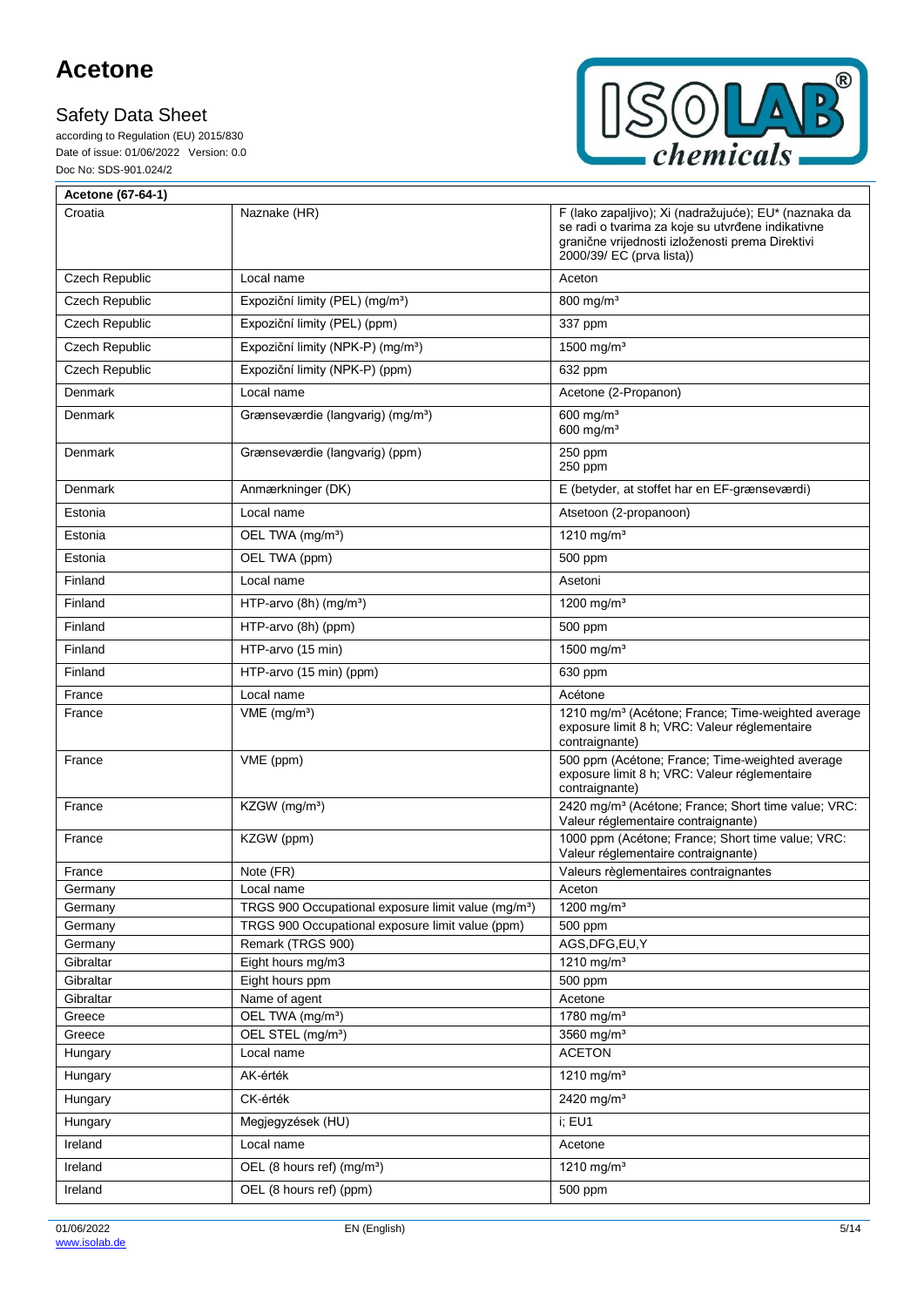according to Regulation (EU) 2015/830 Date of issue: 01/06/2022 Version: 0.0 Doc No: SDS-901.024/2



| Acetone (67-64-1)  |                                            |                                                                                                                                        |
|--------------------|--------------------------------------------|----------------------------------------------------------------------------------------------------------------------------------------|
| Ireland            | Notes (IE)                                 | <b>IOELV</b>                                                                                                                           |
| Italy              | Local name                                 | Acetone                                                                                                                                |
| Italy              | OEL TWA (mg/m <sup>3</sup> )               | 1210 mg/m <sup>3</sup>                                                                                                                 |
| Italy              | OEL TWA (ppm)                              | 500 ppm                                                                                                                                |
| Latvia             | Local name                                 | Acetons (2-propanons, dimetilketons)                                                                                                   |
| Latvia             | OEL TWA (mg/m <sup>3</sup> )               | 1210 mg/m <sup>3</sup>                                                                                                                 |
| Latvia             | OEL TWA (ppm)                              | 500 ppm                                                                                                                                |
| Lithuania          | Local name                                 | Acetonas                                                                                                                               |
| Lithuania          | IPRV $(mg/m3)$                             | 1210 mg/m <sup>3</sup>                                                                                                                 |
| Lithuania          | IPRV (ppm)                                 | 500 ppm                                                                                                                                |
| Lithuania          | TPRV (mg/m <sup>3</sup> )                  | 2420 mg/m <sup>3</sup>                                                                                                                 |
| Lithuania          | TPRV (ppm)                                 | 1000 ppm                                                                                                                               |
| Luxembourg         | Local name                                 | Acétone                                                                                                                                |
| Luxembourg         | OEL TWA (mg/m <sup>3</sup> )               | 1210 mg/m <sup>3</sup>                                                                                                                 |
| Luxembourg         | OEL TWA (ppm)                              | 500 ppm                                                                                                                                |
| Malta              | Local name                                 | Acetone                                                                                                                                |
| Malta              | OEL TWA (mg/m <sup>3</sup> )               | 1210 mg/m <sup>3</sup>                                                                                                                 |
| Malta              | OEL TWA (ppm)                              | 500 ppm                                                                                                                                |
| Netherlands        | Local name                                 | Aceton                                                                                                                                 |
| <b>Netherlands</b> | Grenswaarde TGG 8H (mg/m <sup>3</sup> )    | 1210 mg/m <sup>3</sup> (Aceton; Netherlands; Time-weighted<br>average exposure limit 8 h; Public occupational<br>exposure limit value) |
| Netherlands        | Grenswaarde TGG 8H (ppm)                   | 501 ppm (Aceton; Netherlands; Time-weighted<br>average exposure limit 8 h; Public occupational<br>exposure limit value)                |
| Netherlands        | Grenswaarde TGG 15MIN (mg/m <sup>3</sup> ) | 2420 mg/m <sup>3</sup> (Aceton; Netherlands; Short time value;<br>Public occupational exposure limit value)                            |
| Netherlands        | Grenswaarde TGG 15MIN (ppm)                | 1002 ppm (Aceton; Netherlands; Short time value;<br>Public occupational exposure limit value)                                          |
| Poland             | Local name                                 | Aceton                                                                                                                                 |
| Poland             | $NDS$ (mg/m <sup>3</sup> )                 | $600$ mg/m <sup>3</sup>                                                                                                                |
| Poland             | NDSCh (mg/m <sup>3</sup> )                 | 1800 mg/m <sup>3</sup>                                                                                                                 |
| Portugal           | Local name                                 | Acetona                                                                                                                                |
| Portugal           | OEL TWA (ppm)                              | 500 ppm                                                                                                                                |
| Portugal           | OEL STEL (ppm)                             | 750 ppm                                                                                                                                |
| Romania            | Local name                                 | Acetona                                                                                                                                |
| Romania            | OEL TWA (mg/m <sup>3</sup> )               | 1210 mg/m <sup>3</sup>                                                                                                                 |
| Romania            | OEL TWA (ppm)                              | 500 ppm                                                                                                                                |
| Slovenia           | Local name                                 | aceton                                                                                                                                 |
| Slovenia           | OEL TWA (mg/m <sup>3</sup> )               | 1210 mg/m <sup>3</sup>                                                                                                                 |
| Slovenia           | OEL TWA (ppm)                              | 500 ppm                                                                                                                                |
| Spain              | Local name                                 | Acetona                                                                                                                                |
| Spain              | VLA-ED (mg/m <sup>3</sup> )                | 1210 mg/m <sup>3</sup>                                                                                                                 |
| Spain              | VLA-ED (ppm)                               | 500 ppm                                                                                                                                |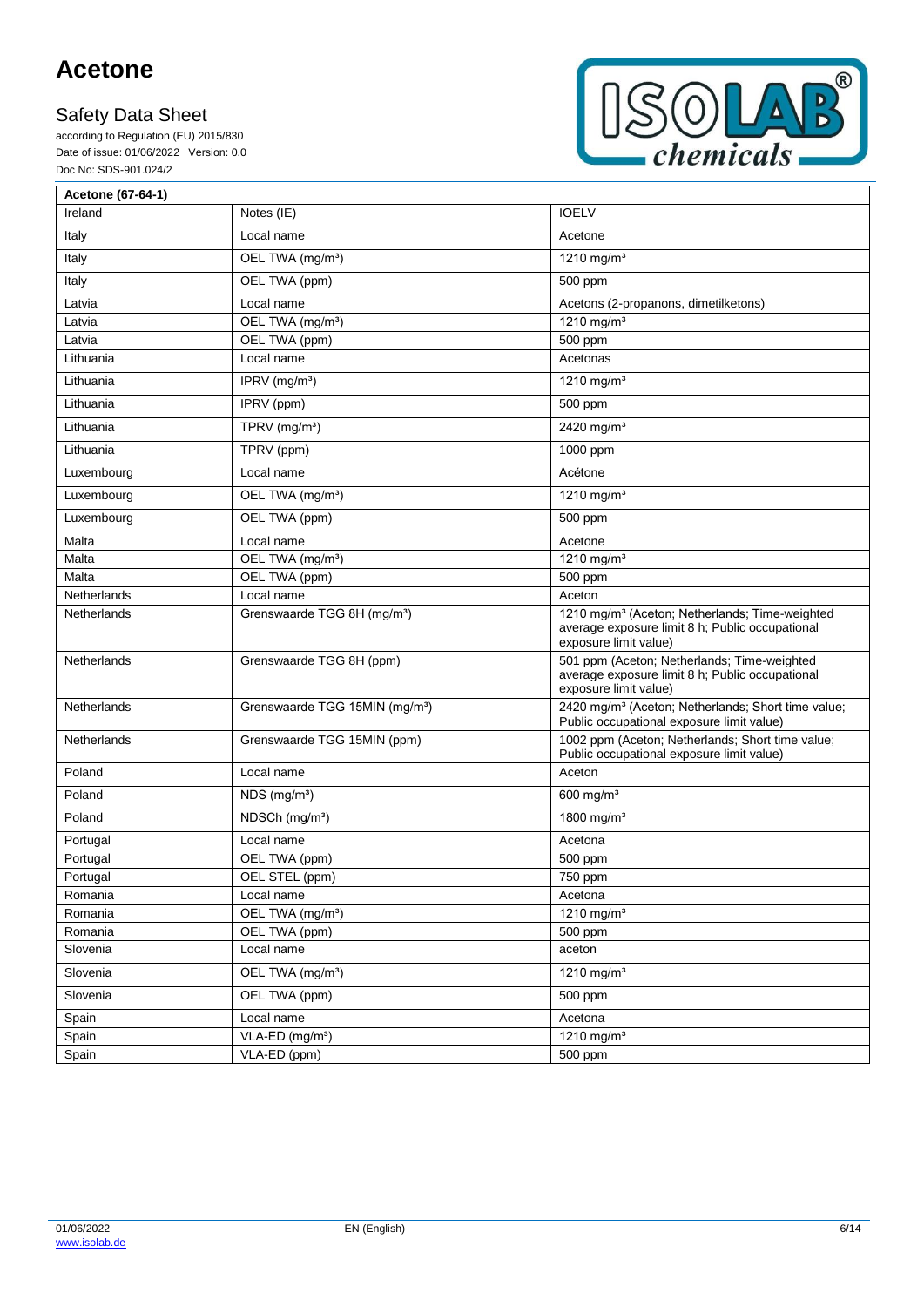F

according to Regulation (EU) 2015/830 Date of issue: 01/06/2022 Version: 0.0 Doc No: SDS-901.024/2



| Acetone (67-64-1)         |                                           |                                                                                                                                                                                                                                                                                                                                                                                                                                                                                                                                                                                                                               |
|---------------------------|-------------------------------------------|-------------------------------------------------------------------------------------------------------------------------------------------------------------------------------------------------------------------------------------------------------------------------------------------------------------------------------------------------------------------------------------------------------------------------------------------------------------------------------------------------------------------------------------------------------------------------------------------------------------------------------|
| Spain                     | Notes                                     | VLB® (Agente químico que tiene Valor Límite<br>Biológico específico en este documento), VLI (Agente<br>químico para el que la U.E. estableció en su día un<br>valor límite indicativo. Todos estos agentes químicos<br>figuran al menos en una de las directivas de valores<br>límite indicativos publicadas hasta ahora (ver Anexo<br>C. Bibliografía). Los estados miembros disponen de<br>un tiempo fijado en dichas directivas para su<br>transposición a los valores límites de cada país<br>miembro. Una vez adoptados, estos valores tienen la<br>misma validez que el resto de los valores adoptados<br>por el país). |
| Sweden                    | Local name                                | Aceton                                                                                                                                                                                                                                                                                                                                                                                                                                                                                                                                                                                                                        |
| Sweden                    | nivågränsvärde (NVG) (mg/m <sup>3</sup> ) | $600$ mg/m <sup>3</sup>                                                                                                                                                                                                                                                                                                                                                                                                                                                                                                                                                                                                       |
| Sweden                    | nivågränsvärde (NVG) (ppm)                | 250 ppm                                                                                                                                                                                                                                                                                                                                                                                                                                                                                                                                                                                                                       |
| Sweden                    | kortidsvärde (KTV) (mg/m <sup>3</sup> )   | 1200 mg/m <sup>3</sup>                                                                                                                                                                                                                                                                                                                                                                                                                                                                                                                                                                                                        |
| Sweden                    | kortidsvärde (KTV) (ppm)                  | 500 ppm                                                                                                                                                                                                                                                                                                                                                                                                                                                                                                                                                                                                                       |
| Sweden                    | Anmärkning (SE)                           | V (Vägledande korttidsgränsvärde ska användas som<br>ett rekommenderat högsta värde som inte bör<br>överskridas)                                                                                                                                                                                                                                                                                                                                                                                                                                                                                                              |
| United Kingdom            | Local name                                | Acetone                                                                                                                                                                                                                                                                                                                                                                                                                                                                                                                                                                                                                       |
| <b>United Kingdom</b>     | WEL TWA (mg/m <sup>3</sup> )              | 1210 mg/m <sup>3</sup> Acetone; United Kingdom; Time-weighted<br>average exposure limit 8 h; Workplace exposure limit<br>(EH40/2005)                                                                                                                                                                                                                                                                                                                                                                                                                                                                                          |
| United Kingdom            | WEL TWA (ppm)                             | 500 ppm Acetone; United Kingdom; Time-weighted<br>average exposure limit 8 h; Workplace exposure limit<br>(EH40/2005)                                                                                                                                                                                                                                                                                                                                                                                                                                                                                                         |
| United Kingdom            | WEL STEL (mg/m <sup>3</sup> )             | 3620 mg/m <sup>3</sup> Acetone; United Kingdom; Short time<br>value; Workplace exposure limit (EH40/2005)                                                                                                                                                                                                                                                                                                                                                                                                                                                                                                                     |
| United Kingdom            | WEL STEL (ppm)                            | 1500 ppm Acetone; United Kingdom; Short time value;<br>Workplace exposure limit (EH40/2005)                                                                                                                                                                                                                                                                                                                                                                                                                                                                                                                                   |
| Iceland                   | Local name                                | Aseton (2-própanón)                                                                                                                                                                                                                                                                                                                                                                                                                                                                                                                                                                                                           |
| Iceland                   | OEL (8 hours ref) (mg/m <sup>3</sup> )    | 600 mg/ $m3$                                                                                                                                                                                                                                                                                                                                                                                                                                                                                                                                                                                                                  |
| Iceland                   | OEL (8 hours ref) (ppm)                   | 250 ppm                                                                                                                                                                                                                                                                                                                                                                                                                                                                                                                                                                                                                       |
| <b>Russian Federation</b> | Local name                                | Пропан-2-он                                                                                                                                                                                                                                                                                                                                                                                                                                                                                                                                                                                                                   |
| <b>Russian Federation</b> | OEL Ceiling (mg/m <sup>3</sup> )          | 800 mg/m <sup>3</sup>                                                                                                                                                                                                                                                                                                                                                                                                                                                                                                                                                                                                         |
| <b>Russian Federation</b> | OEL TWA (mg/m <sup>3</sup> )              | 200 mg/m <sup>3</sup>                                                                                                                                                                                                                                                                                                                                                                                                                                                                                                                                                                                                         |
| <b>Russian Federation</b> | Remark (RU)                               | 4 класс опасности - умеренно опасное; п (пары<br>и/или газы)                                                                                                                                                                                                                                                                                                                                                                                                                                                                                                                                                                  |
| Norway                    | Local name                                | Aceton                                                                                                                                                                                                                                                                                                                                                                                                                                                                                                                                                                                                                        |
| Norway                    | Grenseverdier (AN) (mg/m <sup>3</sup> )   | 295 mg/ $m3$                                                                                                                                                                                                                                                                                                                                                                                                                                                                                                                                                                                                                  |
| Norway                    | Grenseverdier (AN) (ppm)                  | 125 ppm                                                                                                                                                                                                                                                                                                                                                                                                                                                                                                                                                                                                                       |
| Norway                    | Merknader (NO)                            | E (EU har en veiledende grenseverdi for stoffet)                                                                                                                                                                                                                                                                                                                                                                                                                                                                                                                                                                              |
| Switzerland               | Local name                                | Aceton                                                                                                                                                                                                                                                                                                                                                                                                                                                                                                                                                                                                                        |
| Switzerland               | $VME$ (mg/m <sup>3</sup> )                | 1200 mg/m <sup>3</sup>                                                                                                                                                                                                                                                                                                                                                                                                                                                                                                                                                                                                        |
| Switzerland               | VME (ppm)                                 | 500 ppm                                                                                                                                                                                                                                                                                                                                                                                                                                                                                                                                                                                                                       |
| Switzerland               | KZGW (mg/m <sup>3</sup> )                 | 2400 mg/m <sup>3</sup>                                                                                                                                                                                                                                                                                                                                                                                                                                                                                                                                                                                                        |
| Switzerland               | KZGW (ppm)                                | 1000 ppm                                                                                                                                                                                                                                                                                                                                                                                                                                                                                                                                                                                                                      |
| Switzerland               | Remark (CH)                               | B - ZNS, Auge <sup>KT HU</sup> & AWKT HU - NIOSH                                                                                                                                                                                                                                                                                                                                                                                                                                                                                                                                                                              |
| Turkey                    | Local name                                | Aseton                                                                                                                                                                                                                                                                                                                                                                                                                                                                                                                                                                                                                        |
| Turkey                    | OEL TWA (mg/m <sup>3</sup> )              | 1210 mg/m $3$                                                                                                                                                                                                                                                                                                                                                                                                                                                                                                                                                                                                                 |
| Turkey                    | OEL TWA (ppm)                             | 500 ppm                                                                                                                                                                                                                                                                                                                                                                                                                                                                                                                                                                                                                       |
| Australia                 | Local name                                | Acetone                                                                                                                                                                                                                                                                                                                                                                                                                                                                                                                                                                                                                       |
| Australia                 | TWA (mg/m <sup>3</sup> )                  | 1185 mg/m <sup>3</sup>                                                                                                                                                                                                                                                                                                                                                                                                                                                                                                                                                                                                        |
| Australia                 | TWA (ppm)                                 | 500 ppm                                                                                                                                                                                                                                                                                                                                                                                                                                                                                                                                                                                                                       |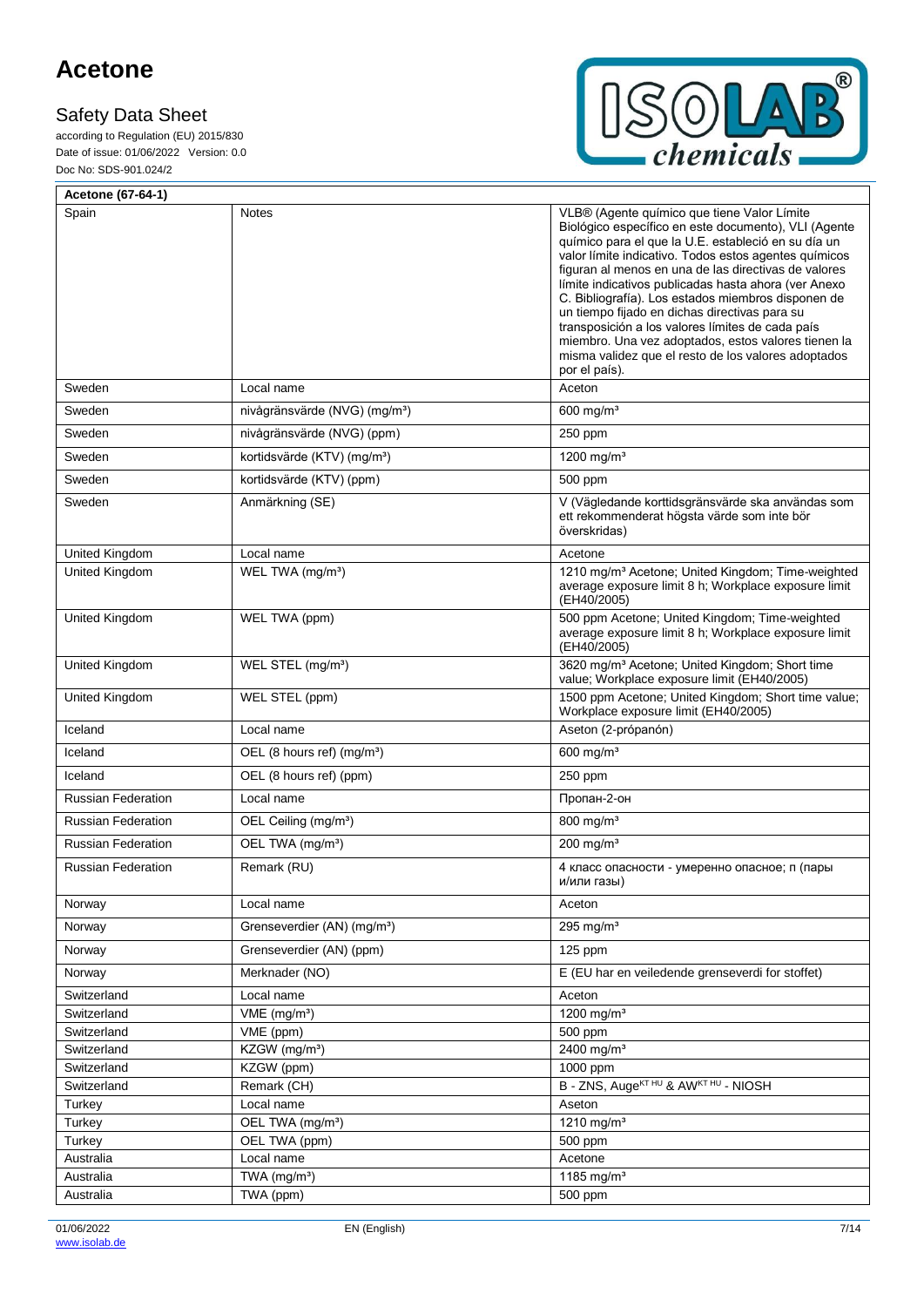### **Safety Data Sheet**

according to Regulation (EU) 2015/830 Date of issue: 01/06/2022 Version: 0.0 Doc No: SDS-901.024/2



| Acetone (67-64-1) |                                     |                                                                                          |
|-------------------|-------------------------------------|------------------------------------------------------------------------------------------|
| Australia         | $STEL$ (mg/m <sup>3</sup> )         | $2375 \,\mathrm{mq/m^3}$                                                                 |
| Australia         | STEL (ppm)                          | 1000 ppm                                                                                 |
| USA - ACGIH       | Local name                          | Acetone                                                                                  |
| USA - ACGIH       | ACGIH TWA (ppm)                     | 500 ppm (Acetone; USA; Time-weighted average<br>exposure limit 8 h; TLV - Adopted Value) |
| USA - ACGIH       | ACGIH STEL (ppm)                    | 750 ppm (Acetone; USA; Short time value; TLV -<br>Adopted Value)                         |
| USA - ACGIH       | Remark (ACGIH)                      | eye irr; CNS impair; BEI                                                                 |
| USA - OSHA        | Local name                          | Acetone                                                                                  |
| USA - OSHA        | OSHA PEL (TWA) (mg/m <sup>3</sup> ) | $2400$ mg/m <sup>3</sup>                                                                 |
| USA - OSHA        | OSHA PEL (TWA) (ppm)                | 1000 ppm                                                                                 |

### **8.2. Exposure controls**

### **Appropriate engineering controls:**

Keep in a cool place. Ensure good ventilation of the work station.

### **Materials for protective clothing:**

GIVE EXCELLENT RESISTANCE: No data available. GIVE GOOD RESISTANCE: butyl rubber. tetrafluoroethylene. GIVE LESS RESISTANCE: chlorosulfonated polyethylene. natural rubber. neoprene. polyurethane. PVA. styrene-butadiene rubber. GIVE POOR RESISTANCE: nitrile rubber. polyethylene. PVC. viton. nitrile rubber/PVC

#### **Hand protection:**

Gloves

**Eye protection:**

Safety glasses

### **Skin and body protection:**

Head/neck protection. Protective clothing

### **Respiratory protection:**

Wear gas mask with filter type A if conc. in air > exposure limit

| <b>SECTION 9: Physical and chemical properties</b> |  |  |  |  |
|----------------------------------------------------|--|--|--|--|
|----------------------------------------------------|--|--|--|--|

| 9.1.                                       | Information on basic physical and chemical properties |      |  |  |  |
|--------------------------------------------|-------------------------------------------------------|------|--|--|--|
| Physical state                             | $:$ Liquid                                            |      |  |  |  |
| Appearance                                 | : Transparent liquid                                  |      |  |  |  |
| Molecular mass                             | $: 58.08$ g/mol                                       |      |  |  |  |
| Colour                                     | : Colourless                                          |      |  |  |  |
| Odour                                      | : Aromatic odour. Sweet odour. Fruity odour.          |      |  |  |  |
| Odour threshold                            | 306 - 653 ppm<br>737 - 1574 mg/m <sup>3</sup>         |      |  |  |  |
| рH                                         | : 5- 6 (395 g/l H <sub>2</sub> O, 20 <sup>°</sup> C)  |      |  |  |  |
| Relative evaporation rate (butylacetate=1) | : 6                                                   |      |  |  |  |
| Relative evaporation rate (ether=1)        | : 2                                                   |      |  |  |  |
| Melting point                              | .95.4 °C                                              |      |  |  |  |
| Freezing point                             | : No data available                                   |      |  |  |  |
| Boiling point                              | : 56 $^{\circ}$ C                                     |      |  |  |  |
| Flash point                                | $: -17 °C$                                            |      |  |  |  |
| Critical temperature                       | : 235 °C                                              |      |  |  |  |
| Auto-ignition temperature                  | : 465 °C                                              |      |  |  |  |
| Decomposition temperature                  | : No data available                                   |      |  |  |  |
| Flammability (solid, gas)                  | : No data available                                   |      |  |  |  |
| Vapour pressure                            | 233 hPa (20 °C)                                       |      |  |  |  |
| Vapour pressure at 50 °C                   | : 828 hPa (50 $^{\circ}$ C)                           |      |  |  |  |
| 01/06/2022                                 | EN (English)                                          | 8/14 |  |  |  |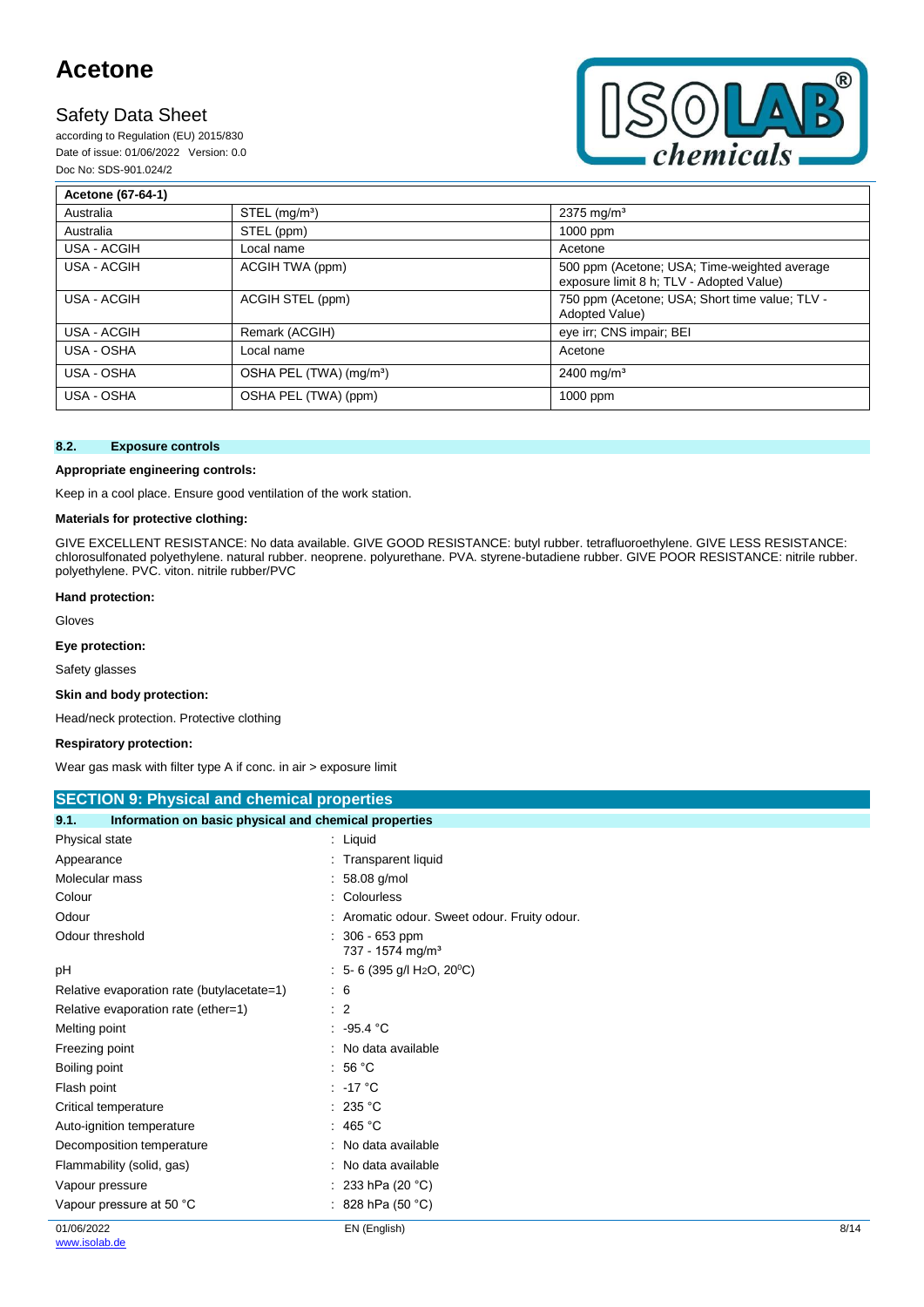according to Regulation (EU) 2015/830 Date of issue: 01/06/2022 Version: 0.0 Doc No: SDS-901.024/2



| Critical pressure                             | : 47010 hPa                                                                                                                                                                                                                                              |  |  |
|-----------------------------------------------|----------------------------------------------------------------------------------------------------------------------------------------------------------------------------------------------------------------------------------------------------------|--|--|
| Relative vapour density at 20 °C              | $\therefore$ 2                                                                                                                                                                                                                                           |  |  |
| Relative density                              | : 0.79                                                                                                                                                                                                                                                   |  |  |
| Relative density of saturated gas/air mixture | : 1.2                                                                                                                                                                                                                                                    |  |  |
| Density                                       | $: 790$ kg/m <sup>3</sup>                                                                                                                                                                                                                                |  |  |
| Solubility                                    | Soluble in water. Soluble in ethanol. Soluble in ether. Soluble in dimethyl ether. Soluble in<br>petroleum spirit. Soluble in chloroform. Soluble in dimethylformamide. Soluble in oils/fats.<br>Water: Complete<br>Ethanol: Complete<br>Ether: Complete |  |  |
| Log Pow                                       | $\therefore$ -0.24 (Test data)                                                                                                                                                                                                                           |  |  |
| Viscosity, kinematic                          | $: 0.417$ mm <sup>2</sup> /s                                                                                                                                                                                                                             |  |  |
| Viscosity, dynamic                            | : 32 mPa·s (20 °C; 0,27 mPa.s; 40 °C)                                                                                                                                                                                                                    |  |  |
| Explosive properties                          | : No data available                                                                                                                                                                                                                                      |  |  |
| Oxidising properties                          | : No data available                                                                                                                                                                                                                                      |  |  |
| <b>Explosive limits</b>                       | $: 2.6 - 12.8$ vol %<br>$60 - 310$ g/m <sup>3</sup>                                                                                                                                                                                                      |  |  |
| 9.2.<br><b>Other information</b>              |                                                                                                                                                                                                                                                          |  |  |
| Minimum ignition energy                       | $: 1.15 \text{ mJ}$                                                                                                                                                                                                                                      |  |  |
| Specific conductivity                         | $: 500000$ pS/m                                                                                                                                                                                                                                          |  |  |
| Saturation concentration                      | $: 589$ g/m <sup>3</sup>                                                                                                                                                                                                                                 |  |  |
| VOC content                                   | $: 100 \%$                                                                                                                                                                                                                                               |  |  |
| Other properties                              | : Gas/vapour heavier than air at $20^{\circ}$ C. Clear. Highly volatile. Substance has neutral reaction.                                                                                                                                                 |  |  |

### **SECTION 10: Stability and reactivity**

### **10.1. Reactivity**

Upon combustion: CO and CO2 are formed. Violent to explosive reaction with many compounds. Prolonged storage: on exposure to light: release of harmful gases/vapours. Reacts violently with (strong) oxidizers: peroxidation resulting in increased fire or explosion risk.

### **10.2. Chemical stability**

Unstable on exposure to light.

### **10.3. Possibility of hazardous reactions**

Heating may cause a fire.

### **10.4. Conditions to avoid**

Overheating. Open flame. Sparks. High temperature.

### **10.5. Incompatible materials**

No additional information available

### **10.6. Hazardous decomposition products**

| <b>SECTION 11: Toxicological information</b>  |                                                                                                                                    |      |
|-----------------------------------------------|------------------------------------------------------------------------------------------------------------------------------------|------|
| Information on toxicological effects<br>11.1. |                                                                                                                                    |      |
| Acute toxicity                                | : Not classified                                                                                                                   |      |
| Acetone (67-64-1)                             |                                                                                                                                    |      |
| LD50 oral rat                                 | 5800 mg/kg (Rat; Equivalent or similar to OECD 401; Experimental value)                                                            |      |
| LD50 dermal rabbit                            | 20000 mg/kg (Rabbit; Experimental value; Equivalent or similar to OECD 402; >7426 mg/kg<br>bodyweight; Rabbit; Weight of evidence) |      |
| LC50 inhalation rat (mg/l)                    | 71 mg/l/4h (Rat; Experimental value; 76 mg/l/4h; Rat; Experimental value)                                                          |      |
| LC50 inhalation rat (ppm)                     | 30000 ppm/4h (Rat; Experimental value)                                                                                             |      |
| Skin corrosion/irritation                     | : Not classified<br>pH: 7                                                                                                          |      |
| Serious eye damage/irritation                 | : Causes serious eye irritation.<br>pH: 7                                                                                          |      |
| Respiratory or skin sensitisation             | : Not classified                                                                                                                   |      |
| Germ cell mutagenicity                        | : Not classified                                                                                                                   |      |
| 01/06/2022<br>www.isolab.de                   | EN (English)                                                                                                                       | 9/14 |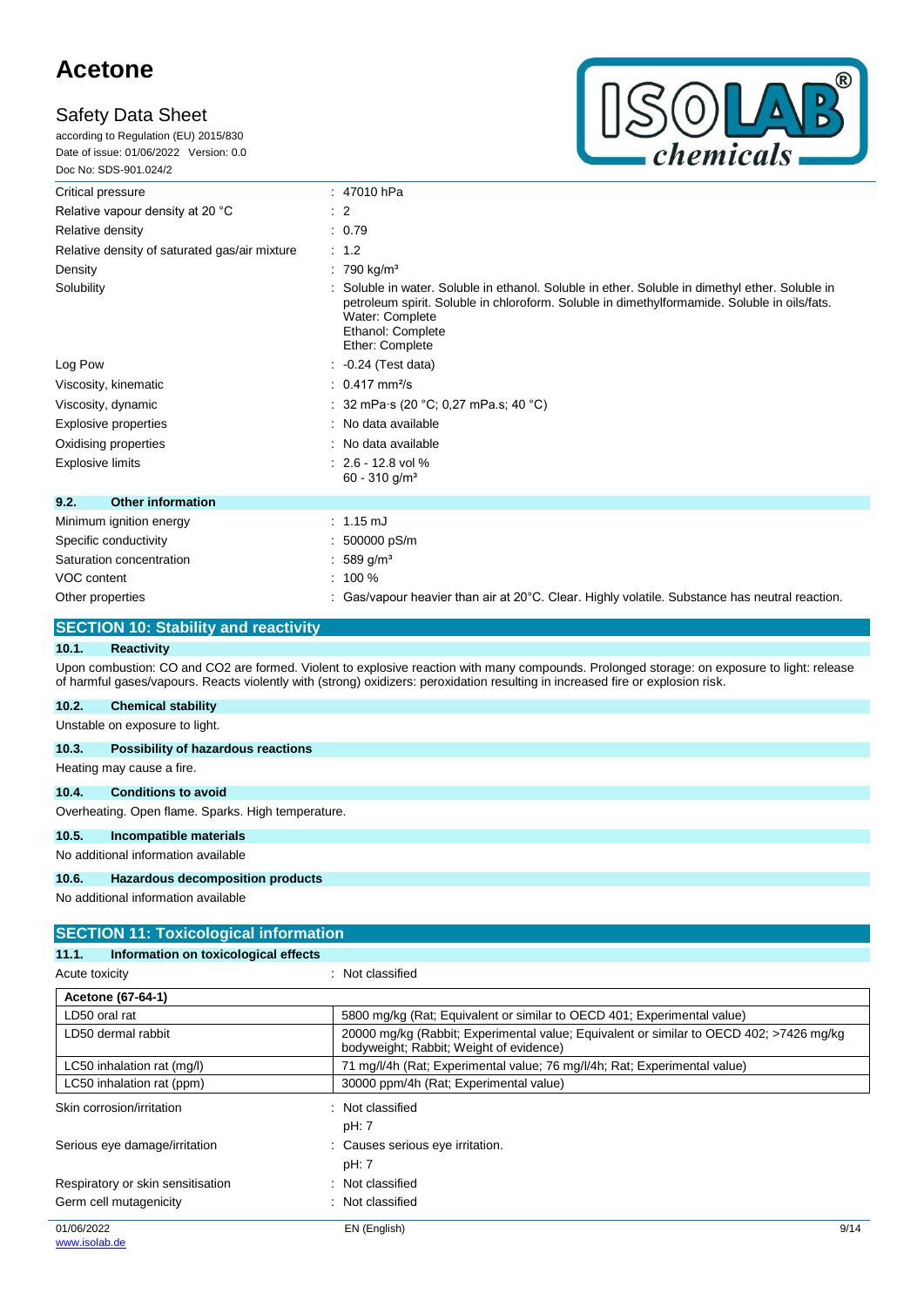## **Safety Data Sheet**

according to Regulation (EU) 2015/830 Date of issue: 01/06/2022 Version: 0.0 Doc No: SDS-901.024/2



| : Not classified                     |  |
|--------------------------------------|--|
| : Not classified                     |  |
| : May cause drowsiness or dizziness. |  |
| : Not classified                     |  |
| Not classified<br>٠.                 |  |
|                                      |  |
| $0.417$ mm <sup>2</sup> /s           |  |
|                                      |  |

| <b>SECTION 12: Ecological information</b> |                                                                                                                                                                                                                     |
|-------------------------------------------|---------------------------------------------------------------------------------------------------------------------------------------------------------------------------------------------------------------------|
| 12.1.<br><b>Toxicity</b>                  |                                                                                                                                                                                                                     |
| Ecology - general                         | Not classified as dangerous for the environment according to the criteria of Directive<br>67/548/EEC. Not classified as dangerous for the environment according to the criteria of<br>Regulation (EC) No 1272/2008. |
| Ecology - air                             | Not classified as dangerous for the ozone layer (Regulation (EC) No 1005/2009). Not included<br>in the list of fluorinated greenhouse gases (Regulation (EC) No 842/2006). TA-Luft Klasse<br>5.2.5.                 |
| Ecology - water                           | Not harmful to fishes (LC50(96h) >1000 mg/l). Not harmful to invertebrates (Daphnia). Not<br>harmful to algae (EC50 >1000 mg/l). Not harmful to plankton. Inhibition of activated sludge.                           |
| Acetone (67-64-1)                         |                                                                                                                                                                                                                     |
| $LC50$ fish 2                             | 5540 mg/l (LC50; EU Method C.1; 96 h; Salmo gairdneri; Static system; Fresh water;<br>Experimental value)                                                                                                           |
| EC50 Daphnia 2                            | 12600 mg/l (LC50; Other; 48 h; Daphnia magna; Static system; Fresh water; Experimental<br>value)                                                                                                                    |

### **12.2. Persistence and degradability**

| Acetone (67-64-1)               |                                                                                                                                                                           |  |  |
|---------------------------------|---------------------------------------------------------------------------------------------------------------------------------------------------------------------------|--|--|
| Persistence and degradability   | Readily biodegradable in water. Biodegradable in the soil. Biodegradable in the soil under<br>anaerobic conditions. No (test)data on mobility of the substance available. |  |  |
| Biochemical oxygen demand (BOD) | 1.43 g $O_2$ /g substance                                                                                                                                                 |  |  |
| Chemical oxygen demand (COD)    | 1.92 g $O_2$ /g substance                                                                                                                                                 |  |  |
| <b>ThOD</b>                     | 2.2 g $O_2$ /g substance                                                                                                                                                  |  |  |
| BOD (% of ThOD)                 | 0.872 (20 days; Literature study)                                                                                                                                         |  |  |

### **12.3. Bioaccumulative potential**

| Acetone (67-64-1)             |                      |  |
|-------------------------------|----------------------|--|
| BCF fish 1                    | $0.69$ (BCF)         |  |
| BCF other aquatic organisms 1 | 3 (BCF; BCFWIN)      |  |
| Log Pow                       | $-0.24$ (Test data)  |  |
| Bioaccumulative potential     | Not bioaccumulative. |  |
| 12A<br>Mobility in soil       |                      |  |

### **12.4. Mobility in soil**

| $10-$<br>. .<br>/-64-<br>tone<br>10.                   |                                     |  |
|--------------------------------------------------------|-------------------------------------|--|
| tension<br>---<br>surt.<br>$-10$<br>iaud<br>. נכה<br>. | $\sim$ $\sim$ $\sim$<br>N/m<br>.uz. |  |

### **12.5. Results of PBT and vPvB assessment**

No additional information available

### **12.6. Other adverse effects**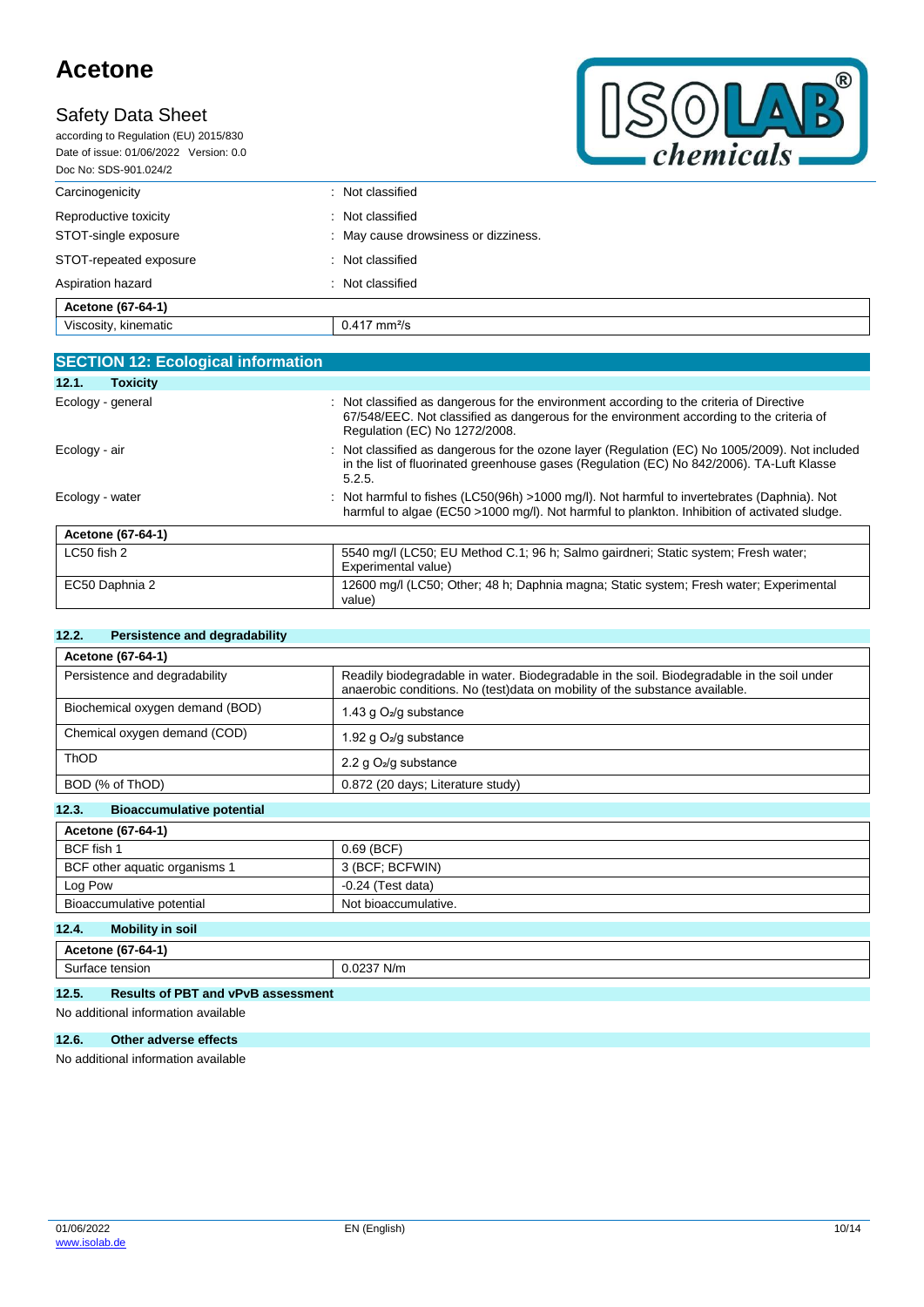### **Safety Data Sheet**

according to Regulation (EU) 2015/830 Date of issue: 01/06/2022 Version: 0.0 Doc No: SDS-901.024/2



**SECTION 13: Disposal considerations**

| 13.1.                                      | Waste treatment methods                  |                                                                                                                                                                                                                                                                                                                                                                                                                                                                                                                                                                                                                                                                                        |
|--------------------------------------------|------------------------------------------|----------------------------------------------------------------------------------------------------------------------------------------------------------------------------------------------------------------------------------------------------------------------------------------------------------------------------------------------------------------------------------------------------------------------------------------------------------------------------------------------------------------------------------------------------------------------------------------------------------------------------------------------------------------------------------------|
| Product/Packaging disposal recommendations |                                          | Remove waste in accordance with local and/or national regulations. Hazardous waste shall not<br>be mixed together with other waste. Different types of hazardous waste shall not be mixed<br>together if this may entail a risk of pollution or create problems for the further management of<br>the waste. Hazardous waste shall be managed responsibly. All entities that store, transport or<br>handle hazardous waste shall take the necessary measures to prevent risks of pollution or<br>damage to people or animals. Recycle by distillation. Remove to an authorized waste<br>incinerator for solvents with energy recovery. Do not discharge into drains or the environment. |
|                                            | Additional information                   | : LWCA (the Netherlands): KGA category 03. Hazardous waste according to Directive<br>2008/98/EC.                                                                                                                                                                                                                                                                                                                                                                                                                                                                                                                                                                                       |
|                                            | European List of Waste (LoW) code        | : 07 01 04* - other organic solvents, washing liquids and mother liquors                                                                                                                                                                                                                                                                                                                                                                                                                                                                                                                                                                                                               |
|                                            | <b>SECTION 14: Transport information</b> |                                                                                                                                                                                                                                                                                                                                                                                                                                                                                                                                                                                                                                                                                        |

### In accordance with ADR / RID / IMDG / IATA / ADN

| <b>ADR</b>                                 | <b>IMDG</b>                                      | <b>IATA</b>            | <b>ADN</b>             | <b>RID</b>             |  |  |
|--------------------------------------------|--------------------------------------------------|------------------------|------------------------|------------------------|--|--|
| 14.1.<br><b>UN number</b>                  |                                                  |                        |                        |                        |  |  |
| 1090                                       | 1090                                             | 1090                   | 1090                   | 1090                   |  |  |
| 14.2.<br>UN proper shipping name           |                                                  |                        |                        |                        |  |  |
| <b>ACETONE</b>                             | <b>ACETONE</b>                                   | Acetone                | <b>ACETONE</b>         | <b>ACETONE</b>         |  |  |
| <b>Transport document description</b>      |                                                  |                        |                        |                        |  |  |
| UN 1090 ACETONE, 3, II,<br>(D/E)           | UN 1090 ACETONE, 3, II<br>$(-20^{\circ}C \c.c.)$ | UN 1090 Acetone, 3, II | UN 1090 ACETONE, 3, II | UN 1090 ACETONE, 3, II |  |  |
| 14.3.<br><b>Transport hazard class(es)</b> |                                                  |                        |                        |                        |  |  |
| 3                                          | 3                                                | 3                      | 3                      | 3                      |  |  |
|                                            |                                                  |                        |                        | ₩                      |  |  |
| 14.4.<br><b>Packing group</b>              |                                                  |                        |                        |                        |  |  |
| Ш                                          | Ш                                                | Ш                      | Ш                      | Ш                      |  |  |
| 14.5.<br><b>Environmental hazards</b>      |                                                  |                        |                        |                        |  |  |
| Dangerous for the                          | Dangerous for the                                | Dangerous for the      | Dangerous for the      | Dangerous for the      |  |  |
| environment : No                           | environment : No<br>Marine pollutant: No         | environment : No       | environment : No       | environment : No       |  |  |
| No supplementary information available     |                                                  |                        |                        |                        |  |  |

### **14.6. Special precautions for user**

| : F1                 |
|----------------------|
| : 11                 |
| E2                   |
| : P001, IBC02, R001  |
| : MP19               |
| : T4                 |
| : TP1                |
| : LGBF               |
| : FL                 |
| $\therefore$ 2       |
| $\therefore$ S2, S20 |
| 33                   |
|                      |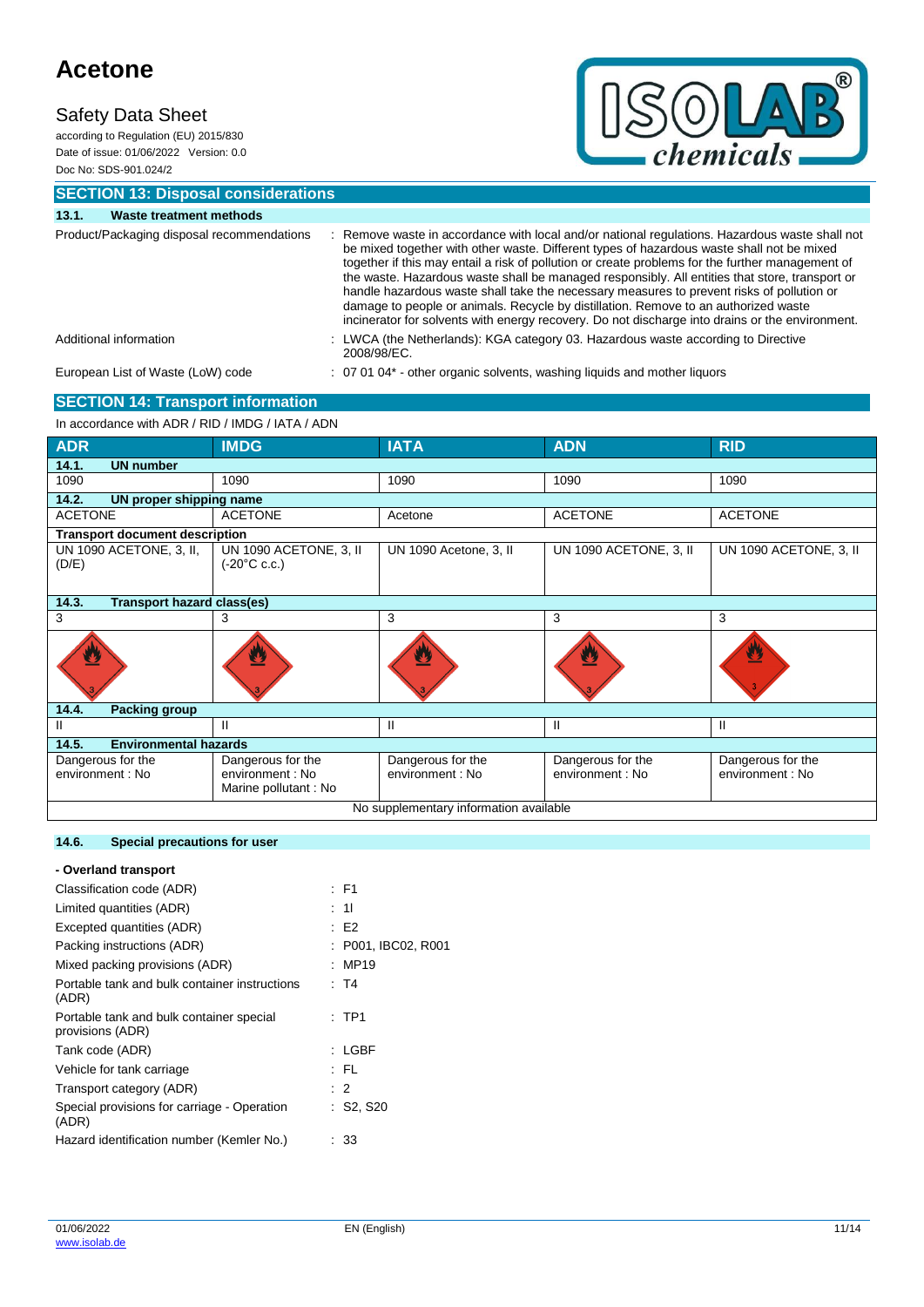according to Regulation (EU) 2015/830 Date of issue: 01/06/2022 Version: 0.0 Doc No: SDS-901.024/2

Orange plates in the contract of the contract of the contract of the contract of the contract of the contract of the contract of the contract of the contract of the contract of the contract of the contract of the contract



|                                                              | 33<br>1090                                                                                                                                               |
|--------------------------------------------------------------|----------------------------------------------------------------------------------------------------------------------------------------------------------|
| Tunnel restriction code (ADR)                                | $\therefore$ D/E                                                                                                                                         |
| - Transport by sea                                           |                                                                                                                                                          |
| Transport regulations (IMDG)                                 | : Subject                                                                                                                                                |
| Limited quantities (IMDG)                                    | : 1 L                                                                                                                                                    |
| Excepted quantities (IMDG)                                   | : E2                                                                                                                                                     |
| Packing instructions (IMDG)                                  | : P001                                                                                                                                                   |
| IBC packing instructions (IMDG)                              | $\therefore$ IBC02                                                                                                                                       |
| Tank instructions (IMDG)                                     | : T4                                                                                                                                                     |
| Tank special provisions (IMDG)                               | $:$ TP1                                                                                                                                                  |
| EmS-No. (Fire)                                               | : F-E                                                                                                                                                    |
| EmS-No. (Spillage)                                           | $: S-D$                                                                                                                                                  |
| Stowage category (IMDG)                                      | E                                                                                                                                                        |
| Flash point (IMDG)                                           | : $-20^{\circ}$ C to -18 $^{\circ}$ C c.c.                                                                                                               |
| Properties and observations (IMDG)                           | : Colourless, clear liquid, with a characteristic mint-like odour. Flashpoint: -20°C to -18°C c.c.<br>Explosive limits: 2.5% to 13% Miscible with water. |
| MFAG-No                                                      | : 127                                                                                                                                                    |
| - Air transport                                              |                                                                                                                                                          |
| Transport regulations (IATA)                                 | : Subject to the provisions                                                                                                                              |
| PCA Excepted quantities (IATA)                               | E2                                                                                                                                                       |
| PCA Limited quantities (IATA)                                | : Y341                                                                                                                                                   |
| PCA limited quantity max net quantity (IATA)                 | : 1L                                                                                                                                                     |
| PCA packing instructions (IATA)                              | : 353                                                                                                                                                    |
| PCA max net quantity (IATA)                                  | 5L                                                                                                                                                       |
| CAO packing instructions (IATA)                              | : 364                                                                                                                                                    |
| CAO max net quantity (IATA)                                  | : 60L                                                                                                                                                    |
| ERG code (IATA)                                              | : 3H                                                                                                                                                     |
| - Inland waterway transport                                  |                                                                                                                                                          |
| Classification code (ADN)                                    | : F1                                                                                                                                                     |
| Limited quantities (ADN)                                     | : 1 L                                                                                                                                                    |
| Excepted quantities (ADN)                                    | E2                                                                                                                                                       |
| Carriage permitted (ADN)                                     | : T                                                                                                                                                      |
| Equipment required (ADN)                                     | $:$ PP, EX, A                                                                                                                                            |
| Ventilation (ADN)                                            | : VE01                                                                                                                                                   |
| Number of blue cones/lights (ADN)                            | : 1                                                                                                                                                      |
| - Rail transport                                             |                                                                                                                                                          |
| Transport regulations (RID)                                  | : Subject                                                                                                                                                |
| Classification code (RID)                                    | F1                                                                                                                                                       |
| Limited quantities (RID)                                     | 1L                                                                                                                                                       |
| Excepted quantities (RID)                                    | E2                                                                                                                                                       |
| Packing instructions (RID)                                   | : P001, IBC02, R001                                                                                                                                      |
| Mixed packing provisions (RID)                               | : MP19                                                                                                                                                   |
| Portable tank and bulk container instructions<br>(RID)       | : T4                                                                                                                                                     |
| Portable tank and bulk container special<br>provisions (RID) | $:$ TP1                                                                                                                                                  |
| Tank codes for RID tanks (RID)                               | : LGBF                                                                                                                                                   |
| Transport category (RID)                                     | $\therefore$ 2                                                                                                                                           |
| Colis express (express parcels) (RID)                        | $\therefore$ CE7                                                                                                                                         |
| Hazard identification number (RID)                           | : 33                                                                                                                                                     |

 $\overline{\phantom{a}}$ 

T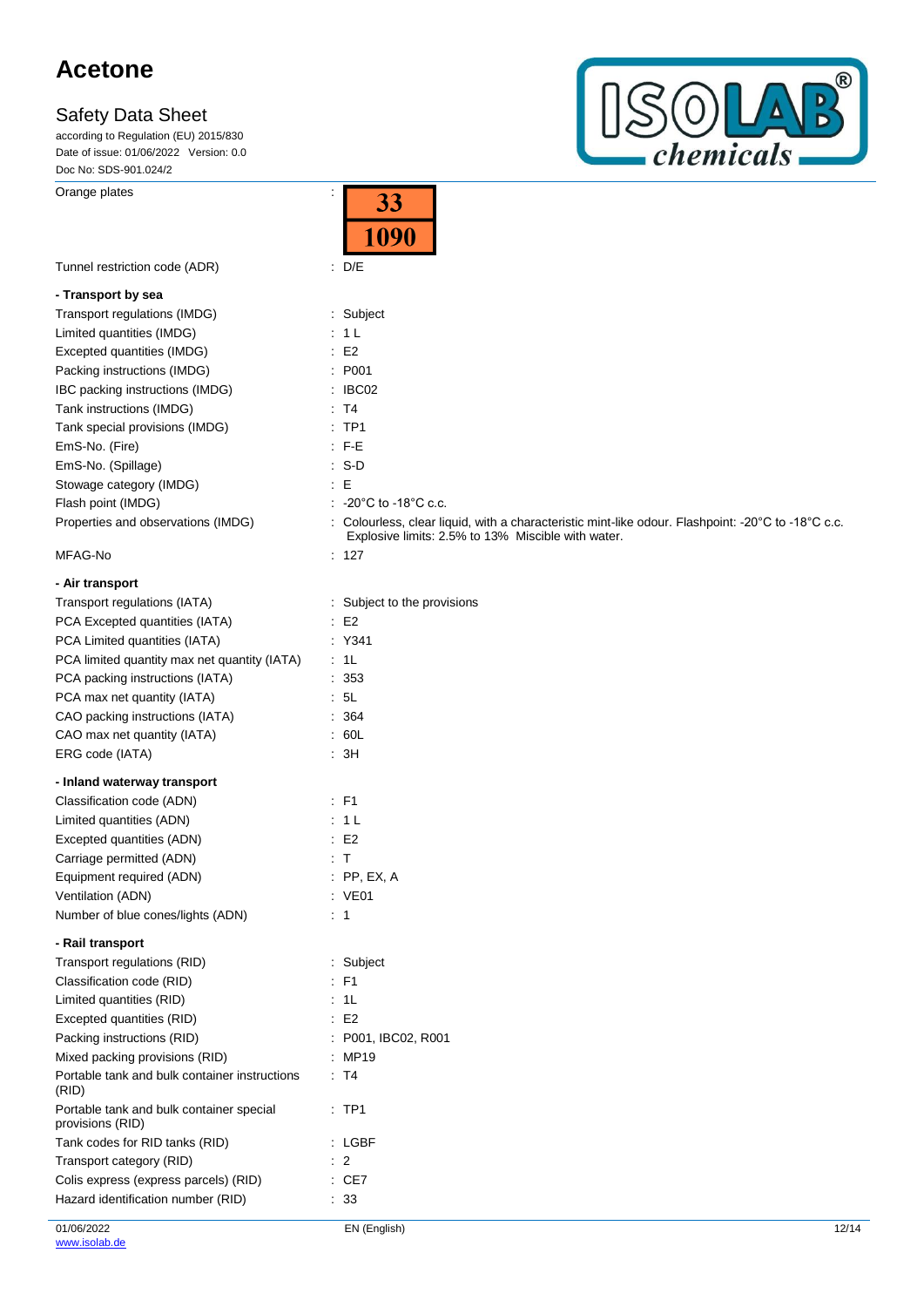### **Safety Data Sheet**

according to Regulation (EU) 2015/830 Date of issue: 01/06/2022 Version: 0.0 Doc No: SDS-901.024/2



### **14.7. Transport in bulk according to Annex II of Marpol and the IBC Code**

Not applicable

### **SECTION 15: Regulatory information**

**15.1. Safety, health and environmental regulations/legislation specific for the substance or mixture**

### **15.1.1. EU-Regulations**

No REACH Annex XVII restrictions

Acetone is not on the REACH Candidate List Acetone is not on the REACH Annex XIV List Organic solvent

VOC content : 100 %

### **15.1.2. National regulations**

Listed on the United States TSCA (Toxic Substances Control Act) inventory Not subject to reporing requirements of the United States SARA Section 313

### **Germany**

| VwVwS Annex reference                                                                | : Water hazard class (WGK) 1, low hazard to waters (Classification according to VwVwS, Annex<br>1 or 2; ID No. 6)                       |
|--------------------------------------------------------------------------------------|-----------------------------------------------------------------------------------------------------------------------------------------|
| <b>WGK remark</b>                                                                    | Classification water polluting in compliance with Verwaltungsvorschrift wassergefährdender<br>Stoffe (VwVwS) of 27 July 2005 (Anhang 2) |
| 12th Ordinance Implementing the Federal<br>Immission Control Act - 12. BlmSchV       | : Is not subject of the 12. BlmSchV (Hazardous Incident Ordinance)                                                                      |
| <b>Netherlands</b>                                                                   |                                                                                                                                         |
| SZW-lijst van kankerverwekkende stoffen                                              | : The substance is not listed                                                                                                           |
| SZW-lijst van mutagene stoffen                                                       | : The substance is not listed                                                                                                           |
| NIET-limitatieve lijst van voor de voortplanting<br>giftige stoffen - Borstvoeding   | : The substance is not listed                                                                                                           |
| NIET-limitatieve lijst van voor de voortplanting<br>giftige stoffen - Vruchtbaarheid | : The substance is not listed                                                                                                           |
| NIET-limitatieve lijst van voor de voortplanting<br>giftige stoffen – Ontwikkeling   | : The substance is not listed                                                                                                           |
| <b>Denmark</b>                                                                       |                                                                                                                                         |
| <b>Classification remarks</b>                                                        | Emergency management guidelines for the storage of flammable liquids must be followed                                                   |
| Recommendations Danish Regulation                                                    | : Young people below the age of 18 years are not allowed to use the product                                                             |
|                                                                                      | Pregnant/breastfeeding women working with the product must not be in direct contact with the<br>product                                 |

### **15.2. Chemical safety assessment**

No additional information available

### **SECTION 16: Other information**

|              | Abbreviations and acronyms:                                                                       |  |  |
|--------------|---------------------------------------------------------------------------------------------------|--|--|
| <b>ADN</b>   | European Agreement concerning the International Carriage of Dangerous Goods by Inland Waterways   |  |  |
| <b>ADR</b>   | European Agreement concerning the International Carriage of Dangerous Goods by Road               |  |  |
| <b>ATE</b>   | <b>Acute Toxicity Estimate</b>                                                                    |  |  |
| <b>BCF</b>   | Bioconcentration factor                                                                           |  |  |
| <b>CLP</b>   | Classification Labelling Packaging Regulation; Regulation (EC) No 1272/2008                       |  |  |
| <b>EC50</b>  | Median effective concentration                                                                    |  |  |
| <b>IATA</b>  | International Air Transport Association                                                           |  |  |
| <b>IMDG</b>  | International Maritime Dangerous Goods                                                            |  |  |
| <b>LC50</b>  | Median lethal concentration                                                                       |  |  |
| LD50         | Median lethal dose                                                                                |  |  |
| <b>PBT</b>   | Persistent Bioaccumulative Toxic                                                                  |  |  |
| <b>REACH</b> | Registration, Evaluation, Authorisation and Restriction of Chemicals Regulation (EC) No 1907/2006 |  |  |
|              |                                                                                                   |  |  |